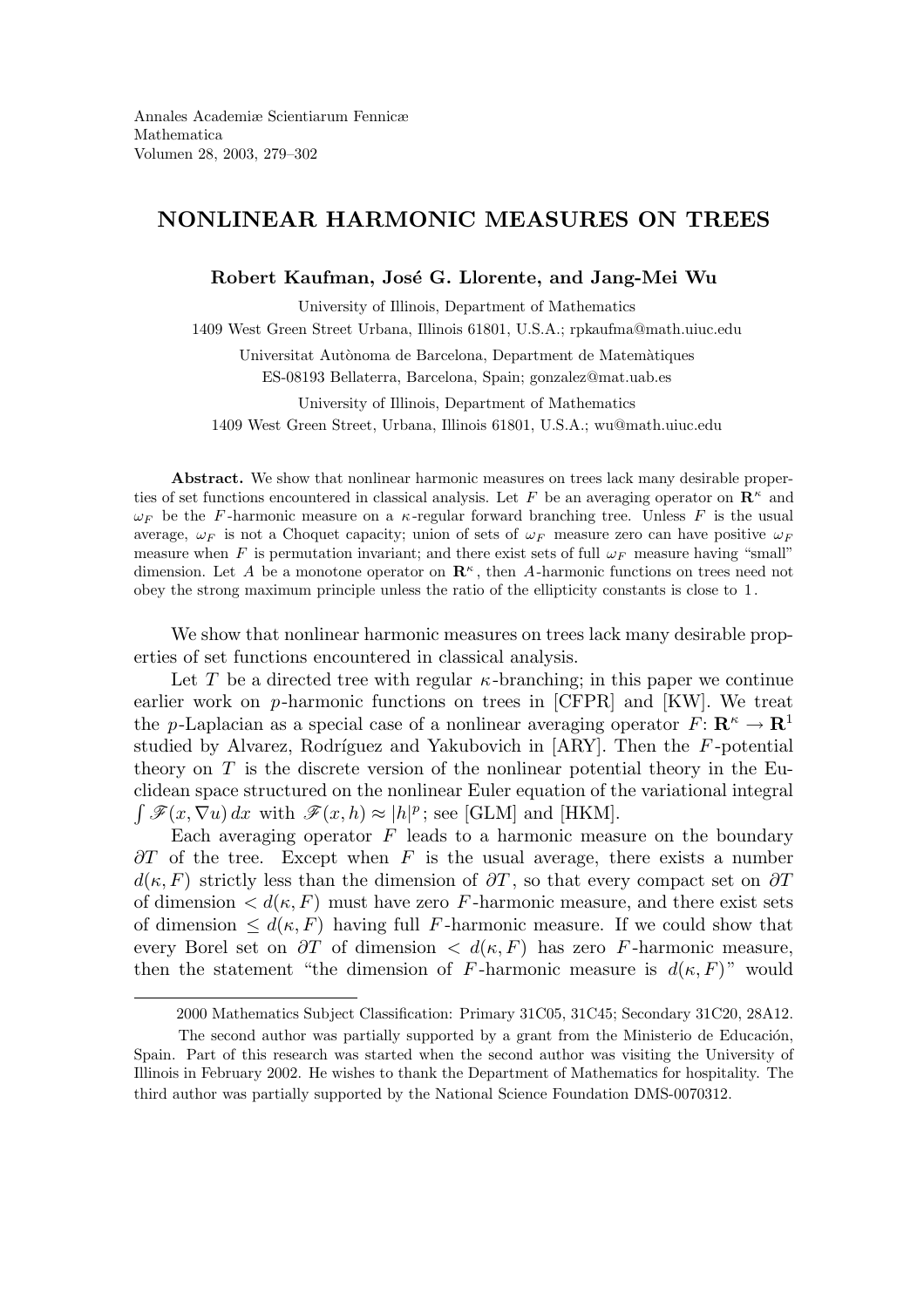follow; here dimension of  $F$ -harmonic measure is defined to be the infimum of the dimensions of those Borel sets on  $\partial T$  having full F-harmonic measure. When F is the p-Laplacian operator,  $d(\kappa, F)$  is introduced in [KW] and used to study the sizes of Fatou sets and sets of finite radial variations for bounded  $p$ -harmonic functions on trees. Here again  $d(\kappa, F)$  is the critical dimension of Fatou sets for bounded F -harmonic functions.

We also prove that when  $F$  is permutation invariant and is not the usual average, there exist two sets on  $\partial T$ , of zero F-harmonic measure, whose union has positive F-harmonic measure. This answers a question raised by Martio on trees ([ARY], [M]). Our work is motivated by [ARY], in which it is proved that for certain F's, there exist congruent sets  $B_1, B_2, \ldots, B_{\kappa}$  of arbitrarily small positive F-harmonic measure, whose union is  $\partial T$ . Our construction starts from the root of the tree and theirs starts from the boundary.

We also show that when  $F$  is permutation invariant and is not the usual average, F -harmonic measure is not a Choquet capacity; consequently, it is not left continuous on increasing sequences of sets.

While these results show that  $F$ -harmonic measure lacks many desirable properties of set functions in the linear theory, many problems remain: some concern inner approximation of Borel sets by compact sets, others are about the behavior of monotone sequences  $A_n$  such that  $\bigcup_{1}^{\infty} A_n = \partial T$ .

In another direction, we study the analogue of the quasilinear elliptic equation  $div(A\nabla u) = 0$  ([HKM]) on trees. We examine the notion of A-harmonic functions on trees, when A is a monotone operator on  $\mathbb{R}^k$ . We find that A-harmonic functions do not always satisfy the strong maximum principle defined in Section 1; this shows that some caution is necessary in arguing from elliptic operators in the Euclidean space to potential theory on trees. When an A-operator is close to the p-Laplacian, the strong maximum principle holds and a Fatou type theorem is valid; our sufficient condition is sharp when  $p = 2$ . We also show that the critical dimension  $d(\kappa, A)$  for the A-operator approaches the critical dimension  $d(\kappa, p)$ for the p-Laplacian uniformly as the ellipticity constants of A approach that of the p-Laplacian.

Finally, we comment on the meanings of 1-Laplacian and  $\infty$ -Laplacian on trees.

Our operators on trees may be considered as simple analogues of the  $p$ -Laplacian div( $|\nabla u|^{p-2}\nabla u$ ),  $1 < p < \infty$ , on the unit disk D. Martio ([HKM], [M]) asked whether the p-harmonic measure on the unit circle  $\partial D$  is subadditive, or whether the union of two null sets must be null when  $p \neq 2$ ; for work in this direction, see [AM], [GLM]. The Fatou set  $\mathscr{F}(u)$  of a function u in D is the set on  $\partial D$  where the radial limits exist. The classical theorem of Fatou from 1906 states that  $\mathscr{F}(u)$  has length  $2\pi$  for bounded harmonic functions. When  $p \neq 2$ , the Fatou set  $\mathscr{F}(u)$  of a bounded p-harmonic function u can have length zero; examples are given by Wolff ([W]) for  $2 < p < \infty$  and by Lewis ([L]) for  $1 < p < 2$ .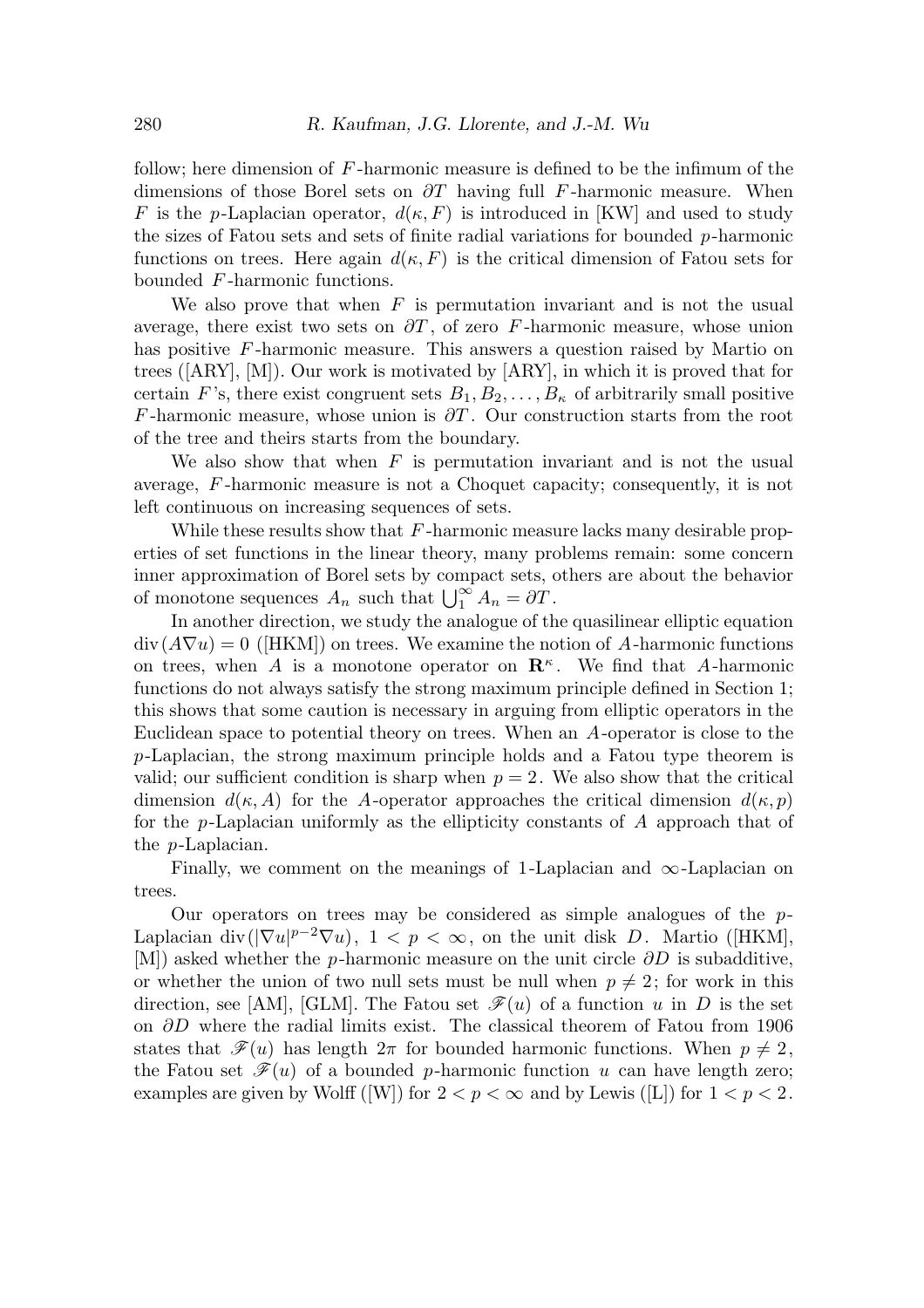It is known that dim  $\mathscr{F}(u) \geq \delta(p) > 0$ , see ([MW], [FGMS]). The best value of  $\delta(p)$  is unknown when  $p \neq 2$ , in particular whether  $\delta(p)$  is equal to 1.

#### 1. Preliminaries

Let  $\kappa > 1$  be a natural number and T a directed tree with regular  $\kappa$ branching. That is, T consists of the empty set  $\phi$  and all finite sequences  $(v_1, v_2, \ldots, v_r)$  of lengths  $r = 1, 2, 3, \ldots$ , whose coordinates are chosen from  $\{1, 2, \ldots, v_r\}$  $3, \ldots, \kappa$ . The elements in T are called vertices. Each vertex v has  $\kappa$  successors, obtained by adding another coordinate. These are abbreviated by  $(v, 1), (v, 2),$  $\ldots$ ,  $(v, \kappa)$  and have length one more than the length of v.

A branch b of T is an infinite sequence  $(b_1, b_2, \ldots)$  with coordinates in  $\{1, 2, \ldots\}$  $\ldots, \kappa$ . And b can be regarded as an infinite sequence of vertices  $(b_1), (b_1, b_2)$ ,  $\ldots, (b_1, b_2, \ldots, b_r), \ldots$ , each followed by its immediate successor. The set of all branches forms the boundary  $\partial T$  of the tree.

A metric on  $T \cup \partial T$  is defined as follows. The distance between two sequences (finite or infinite)  $b = (b_1, b_2, ...)$  and  $b' = (b'_1, b'_2, ...)$  is  $\kappa^{-N+1}$  when N is the first index n such that  $b_n \neq b'_n$ ; but when  $b = (b_1, b_2, \ldots, b_N)$  and  $b' =$  $(b_1, b_2, \ldots, b_N, b'_{N+1}, \ldots)$ , the distance is  $\kappa^{-N}$ . Hausdorff measure and Hausdorff dimension are defined using this metric. The tree T and the boundary  $\partial T$  then have diameter one, and  $\partial T$  has Hausdorff dimension one.

 $\sum_{1}^{\infty} \kappa^{-r} (b_r - 1)$  onto [0, 1]. The  $\lambda$ -measure of a set E is the Lebesgue mea-We define a *probability measure*  $\lambda$  on  $\partial T$  through the mapping  $g(b)$  = sure of  $g(E)$ ; this is the infinite product of uniform distributions on each factor  $\{1, 2, \ldots, \kappa\}$ .  $\lambda$  is sometimes called *Lebesgue measure*.

Let  $F: \mathbf{R}^{\kappa} \to \mathbf{R}^1$  be a continuous function. We call F an averaging operator if it satisfies the following:

- (i)  $F(0, 0, \ldots, 0) = 0$  and  $F(1, 1, \ldots, 1) = 1$ ;
- (ii)  $F(tx_1, tx_2,...,tx_{\kappa}) = tF(x_1, x_2,...,x_{\kappa})$  for  $t \in \mathbb{R}^1$ ;
- (iii)  $F(t + x_1, t + x_2, \dots, t + x_\kappa) = t + F(x_1, x_2, \dots, x_\kappa)$  for  $t \in \mathbb{R}^1$ ;
- (iv)  $F(x_1, x_2, ..., x_{\kappa}) < \max\{x_1, x_2, ..., x_{\kappa}\}\$ if not all  $x_i$ 's are equal;

 $(v)$  F is nondecreasing with respect to each variable.

The definition is adopted from [ARY].

Property (iv) is the *strong maximum principle*, which implies that if

$$
F(x_1, x_2, \ldots, x_\kappa) = 0,
$$

unless all  $x_j$ 's are zero, there must be a sign change among the entries. Property  $(v)$  is the *monotonicity property* which gives the comparison principle for the Dirichlet problem needed in developing potential theory.

It follows from (i)  $\sim$  (iv) that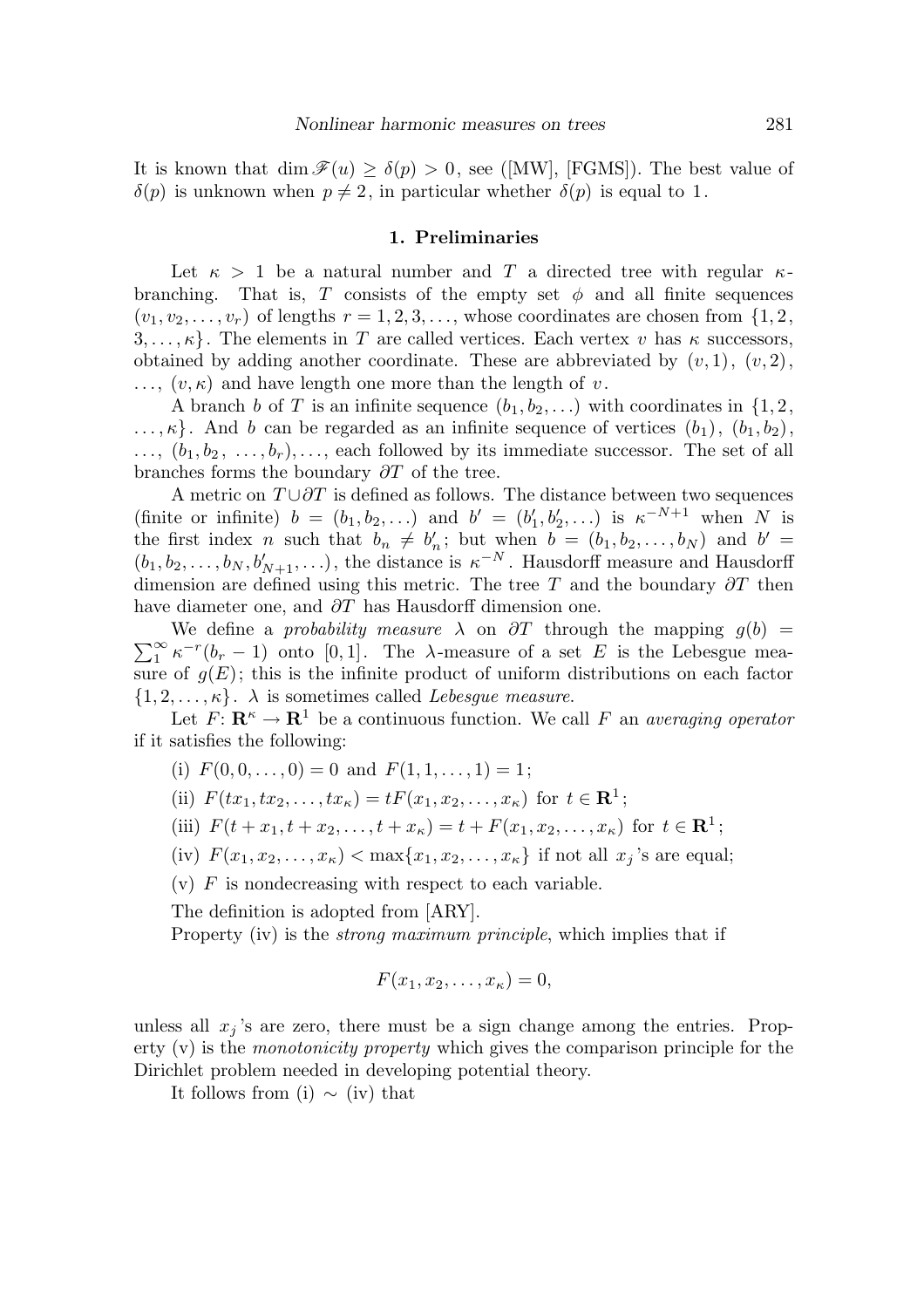(vi) 
$$
F(1-x_1, 1-x_2,..., 1-x_\kappa) = 1 - F(x_1, x_2,..., x_\kappa);
$$

and

(vii) there is a number  $b > 0$  such that whenever  $F(x_1, x_2, \ldots, x_{\kappa}) \geq 0$  and  $\max x_j \leq 1$ , then  $\min x_j \geq -b$ .

To verify (vii), let S be the set in  $\mathbf{R}^{\kappa}$  defined by  $\max x_i \leq 0$  and  $\min x_i =$  $-1$ . Then by (ii) and (iv),  $F(x_1, x_2, \ldots, x_k) < 0$  on S. By continuity, there is an  $\varepsilon > 0$  so that  $F < 0$  on the set  $\{(x_1, x_2, \ldots, x_{\kappa}) : \max x_j \leq \varepsilon \text{ and } \min x_j = -1\}.$ Hence we can choose  $b = 1/\varepsilon$ .

Property (vii) is used in the proof of Theorem 1, more precisely, in proving (iii) in Lemma 1. When the strong maximum principle is replaced by

 $(iv)' F(x_1, x_2, \ldots, x_{\kappa}) \le \max\{x_1, x_2, \ldots, x_{\kappa}\},$ 

then Lemma 1(iii) fails and the proof of Theorem 1 will be considerably more tedious.

In certain theorems, we require, in addition,  $F$  to be *permutation invariant*:

(viii)  $F(x_1, x_2, \ldots, x_k) = F(x_{\tau(1)}, x_{\tau(2)}, \ldots, x_{\tau(k)})$  for each permutation  $\tau$  of  $\{1, 2, \ldots, \kappa\}.$ 

From now on, we assume  $F$  is an averaging operator not necessarily permutation invariant, unless otherwise mentioned. We let

$$
\mathbf{0} = (0, 0, \dots, 0), \qquad \mathbf{1} = (1, 1, \dots, 1),
$$

and use  $X = (x_1, x_2, \dots, x_\kappa)$  to denote vectors in  $\mathbb{R}^\kappa$ .

**Remark**. If F is differentiable at **0**, then  $F(X) = \sum \lambda_i x_i$  for some  $\lambda_i \in [0, 1]$ with  $\Sigma \lambda_i = 1$ ; if F is also permutation invariant then  $F(X) \equiv \Sigma x_i/k$  is the usual average. To see this, let  $\lambda_j = (\partial/\partial x_j)F(0)$ , and  $X \neq 0$ . Then  $tF(X) = F(tX) =$  $\Sigma \lambda_j t x_j + o(t)$  as  $t \to 0$ . This implies that  $F(X) = \Sigma \lambda_j x_j$ .

We call  $X \in \mathbb{R}^{\kappa}$  an F-harmonic vector (or F-superharmonic vector) if  $F(X) = 0$  (or  $F(X) \le 0$ ).

Given a function  $u$  on  $T$ , the *gradient* of  $u$  at a vertex  $v$  is

$$
\nabla u(v) = (u(v,1) - u(v), u(v,2) - u(v), \dots, u(v, \kappa) - u(v)).
$$

We say u is an F-harmonic function on tree T, if  $\nabla u(v)$  is F-harmonic at each vertex  $v$ , i.e.

$$
F(u(v, 1), u(v, 2), ..., u(v, \kappa)) = u(v)
$$
 for all  $v \in T$ .

F -superharmonicity is defined analogously.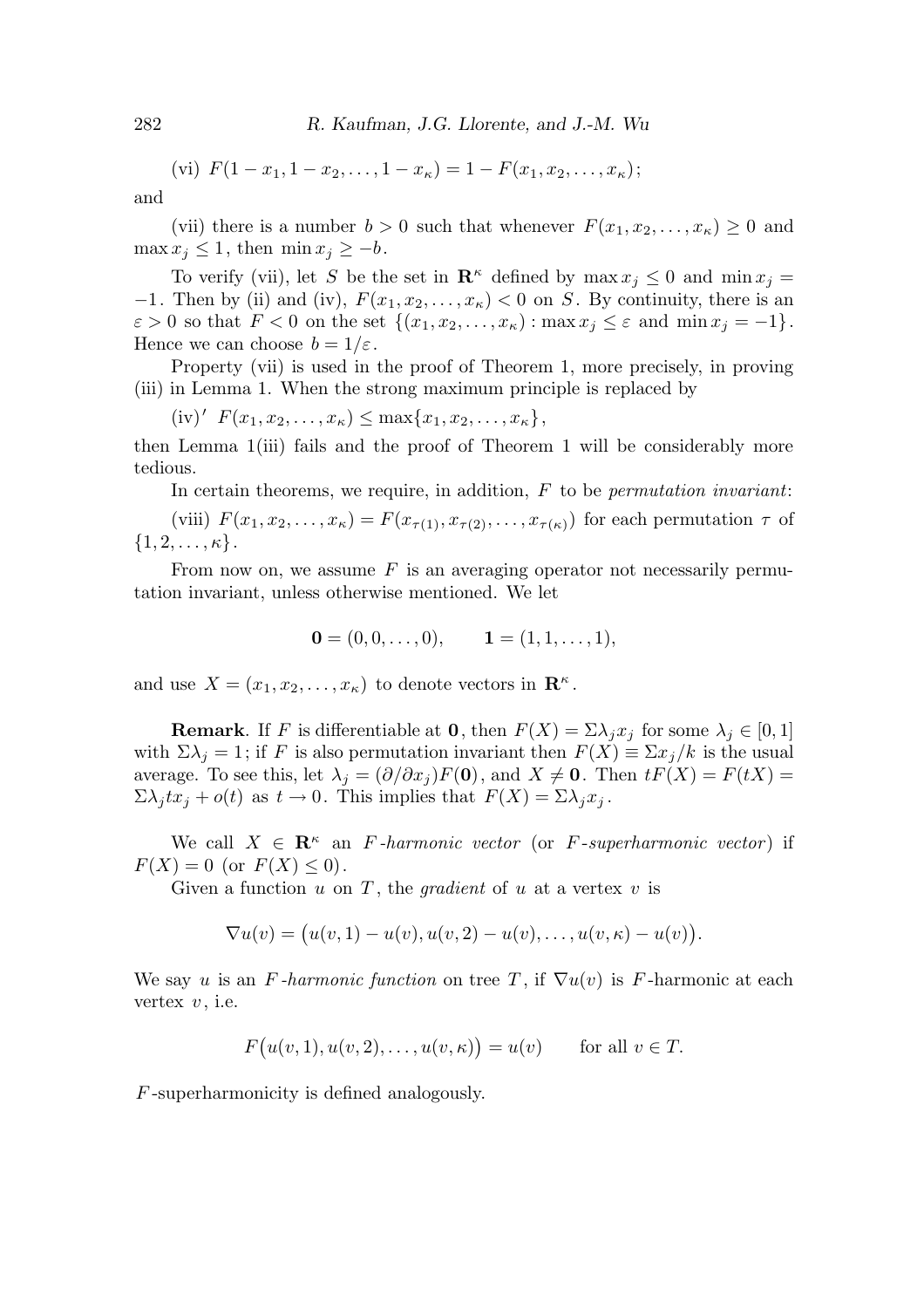For  $E \subseteq \partial T$ , let  $E^c = \partial T \backslash E$ ,

$$
U = \left\{ u : F\text{-superharmonic on } T \text{ so that } \liminf_{v \to b} u(v) \ge \chi_E(b) \text{ for all } b \in \partial T \right\}
$$

the upper class of  $E$ , and

$$
\omega_F(v, E) = \inf\{u(v) : u \in U\}
$$

the F-harmonic measure function for E; and call  $\omega_F(\phi, E)$  the F-harmonic measure of E, in short  $\omega_F(E)$ . Theorem 3 below shows that  $\omega_F$  is not an outer measure unless  $F$  is the usual average.

Following the arguments in [HKM] for the continuous case, we have

- (i)  $0 \leq \omega_F(\cdot, E) \leq 1$  on T;
- (ii)  $\omega_F(E) \leq \omega_F(G)$  when  $E \subseteq G$ ;
- (iii) if E is compact, then  $\lim_{v \to b} \omega_F(v, E) = 0$  for  $b \in E^c$ ;

(iv)  $\omega_F(\cdot, E)$  is F-harmonic on T;

(v) if E and G are disjoint compact sets on  $\partial T$  and  $\omega_F(E) = \omega_F(G) = 0$ , then  $\omega_F(E\cup G)=0$ ;

(vi) if E is compact, then  $\omega_F(E) + \omega_F(E^c) = 1$ ;

(vii) if  $E_1 \supseteq E_2 \supseteqeq \cdots \supseteq E_j \supseteqeqeqcdots$  are compact sets then  $\lim \omega_F(E_j) =$  $\omega_F(\cap E_i)$ .

**Examples.** (1) For  $1 < p < \infty$ , the *p*-Laplacian  $\Delta_p$  of a vector X in  $\mathbb{R}^k$  is

$$
\sum_j x_j |x_j|^{p-2},
$$

and X is said to be p-harmonic (or p-superharmonic) if  $\Delta_p X = 0$  (or  $\leq 0$ ). The operator  $p(X) = t$  from  $\mathbb{R}^k$  to  $\mathbb{R}^1$  defined implicitly by

$$
\Delta_p(X - t\mathbf{1}) = \Sigma(x_j - t)|x_j - t|^{p-2} = 0
$$

is an averaging operator; and  $\Delta_p(X-t1) = 0$  if and only if  $\sum_1^{\kappa} |x_j - x|^p$  attains its minimum at  $x = t$ . Thus p-harmonic functions and  $F_p$ -harmonic functions are the same, and they are the discrete analogues of the solutions to div $(\nabla u|\nabla u|^{p-2})=0$ . We use  $\omega_p$  to denote the *p*-harmonic measure.

(2) The discrete analogue to the quasilinear elliptic equation div  $A(\nabla u) = 0$ , which contains p-Laplacian as a special case, gives rise to another host of averaging operators, see Section 5.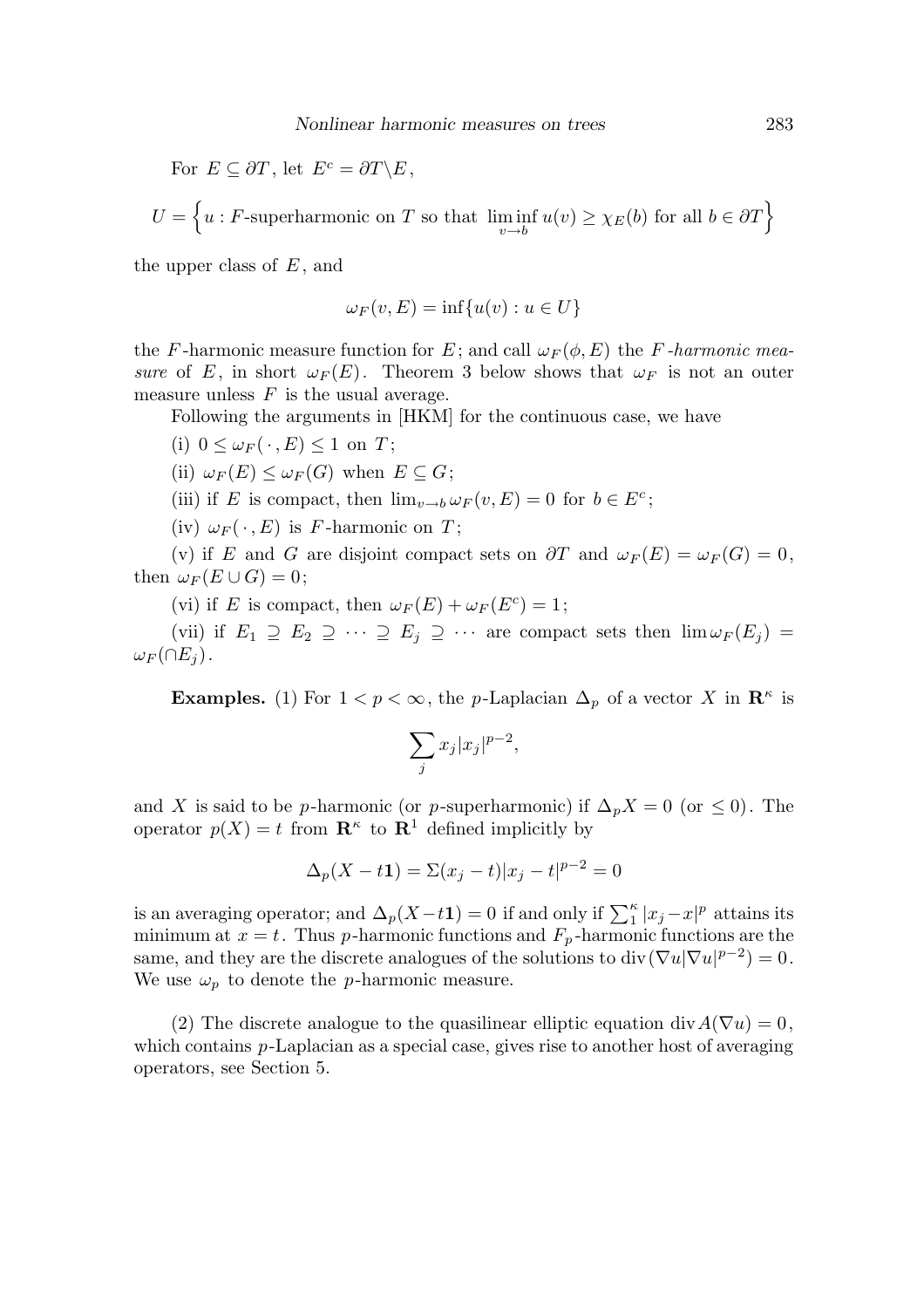# 2. The critical dimension  $d(\kappa, F)$

Given a vector  $X = (x_1, x_2, \ldots, x_{\kappa})$ , we identify it with a random variable, again called X, with probability  $P(X = x_j) = \kappa^{-1}$  for  $1 \leq j \leq \kappa$ . When X contains both positive and negative entries, with  $\mathscr E$  denoting expectation,

$$
\beta(X) = \min\{\mathscr{E}(e^{tX}) : t \in \mathbf{R}\}\
$$

is less than 1 and is attained at some  $t(X)$ , with  $t(X) > 0$  if  $\Sigma x_i < 0$  and  $t(X) < 0$  if  $\Sigma x_j > 0$  ([KW]).

Let

$$
m(\kappa, F) = \min\left\{\sum_{1}^{\kappa} e^{x_j} : F(X) = 0\right\}
$$

and observe that the *minimum is attained*. In fact,  $x_j < \log \kappa$  as soon as the sum is less than  $\kappa$ . It follows from property (vii) of the averaging operators that  $\min x_i \geq -b \log \kappa$ . The minimum is attained by continuity.

Define

$$
d(\kappa, F) = \log m(\kappa, F) / \log \kappa.
$$

Then  $0 < d(\kappa, F) < 1$  unless F is the usual average, in which case  $d(\kappa, F) = 1$ , see Lemma 3 below.

The Fatou set  $\mathscr{F}(u)$  of a function u is the set of branches  $b = (b_1, b_2, \ldots)$ on which  $\lim_{n\to\infty}u(b_1, b_2, \ldots, b_n)$  exists and is finite, and BV(u) is the set of branches b on which u has finite variation  $\Sigma |u(b_1, b_2, \ldots, b_{n+1})-u(b_1, b_2, \ldots, b_n)|$ . Recall that  $F_p$  is the averaging operator associated with the p-Laplacian, and let  $m(\kappa, p) = m(\kappa, F_p), d(\kappa, p) = d(\kappa, F_p)$ . It is proved in [KW] that

$$
\min_{\mathcal{H}_p} \dim \mathcal{F}(u) = \min_{\mathcal{H}_p} \dim \mathrm{BV}(u) = d(\kappa, p)
$$

with  $\mathcal{H}_p$  being the set of bounded p-harmonic functions on T. Values of  $d(\kappa, p)$ can be estimated by Lagrange multipliers, and asymptotics can be found for large p or large  $\kappa$  ([KW]). The same argument gives the following.

**Theorem A.** Let F be an averaging operator and  $\mathcal{H}_F$  be the set of bounded  $F$ -harmonic functions on  $T$ . Then

$$
\min_{\mathscr{H}_F} \dim \mathscr{F}(u) = \min_{\mathscr{H}_F} \dim BV(u) = d(\kappa, F).
$$

Remark. The monotonicity of the averaging operators is not used in the proof. Thus Theorem A is valid for the class of operators satisfying (i)  $\sim$  (iv) only.

Theorem A suggests that  $\dim \omega_F = d(\kappa, F)$  might be true.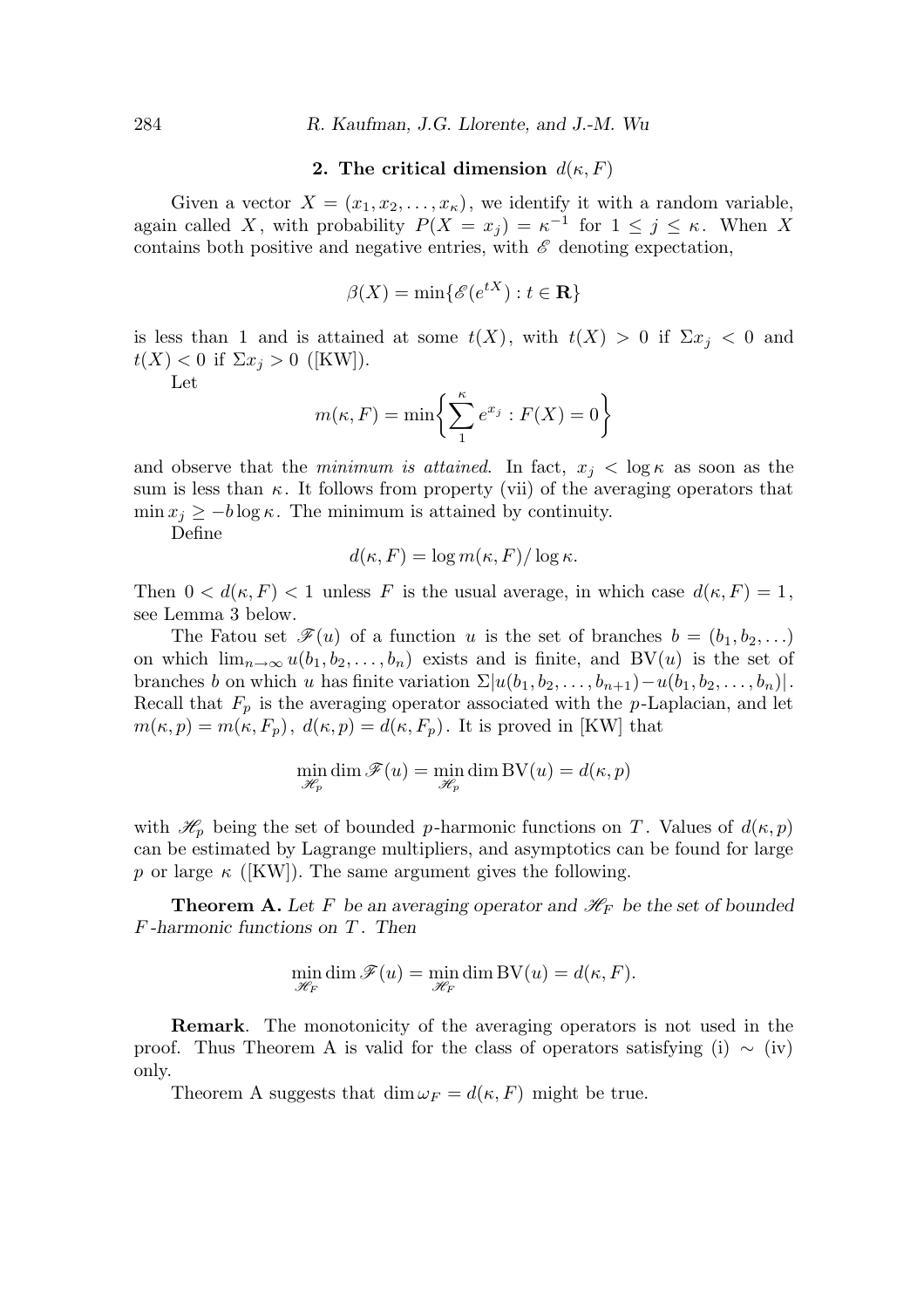**Theorem 1.** Let F be an averaging operator. Suppose that E is a compact set on  $\partial T$  with dim  $E < d(\kappa, F)$  then  $\omega_F(E) = 0$ .

The entropy of a probability measure  $\mu$  on  $\{1, 2, ..., \kappa\}$  is  $H(\mu) = -\sum \mu_i \log \mu_i$ , where  $\mu_j = \mu(\{j\})$ .

**Lemma 1.** Let  $F(x_1, x_2, \ldots, x_k) = 0$ . Then there is a probability measure  $\nu$  on  $\{1, 2, \ldots, \kappa\}$  such that

- (i)  $\Sigma \nu_i x_i = 0$ ,
- (ii)  $H(\nu) > \log m(\kappa, F)$ ,
- (iii) min  $\nu_i \geq c(\kappa, F) > 0$ .

*Proof.* We follow the proof in [KW]. If  $\Sigma x_i = 0$ , choose  $\nu_i = 1/\kappa$  for all j. We may assume then  $\Sigma x_j < 0$  and recall that  $(1/\kappa) \Sigma e^{tx_j}$  attains a minimum  $\beta(X)$  at some  $\tau > 0$ . Then  $\kappa \beta(X) \ge m(\kappa, F)$  and  $\Sigma x_j e^{\tau x_j} = 0$ . Define  $\nu_j = e^{\tau x_j}/\kappa \beta(X)$ , and observe that  $\Sigma \nu_j = 1$ ,  $\Sigma \nu_j x_j = 0$  and  $H(\nu) = \log \kappa \beta(X) \ge \log m(\kappa, F)$ . To prove (iii), note that  $\tau x_i \leq \log \kappa$  for all j; then by property (vi) of averaging operators,  $\min \tau x_j \geq -b \log \kappa$ . This gives (iii).

In the following, we let  $S_r$  be the class of subsets of branches of the tree, defined by the first  $r$  coordinates. This is a finite field whose atoms are called cylinders of rank r. Now  $S_r$  contains  $\kappa^r$  cylinders  $\mathscr{C}_r$  of Lebesgue measure  $\kappa^{-r}$ each and the same diameter. The cylinder  $\mathcal{C}_0$  is  $\partial T$ .

Proof of Theorem 1. Let  $u(v) = \omega_F(v, E)$ , then  $0 \le u \le 1$  on T. Since E is compact,  $\lim_{v\to b} u(v) = 0$  for all  $b \in \partial T \backslash E$ . We now apply Lemma 1 to the gradient of u at each vertex v, to find a probability measure  $\mu$  on  $\partial T$  so that u is a martingale with respect to  $\mu$ . The process resembles the linearization of a solution of a nonlinear operator in the continuous situation, see [CFPR] and [KW]. To define  $\mu$ , let  $\mu(C_0) = 1$  and assume  $\mu$  has been defined on all cylinders of rank  $\leq r$ . Let  $C_r$  be a cylinder of rank r represented by  $(b_1, b_2, \ldots, b_r)$ . The gradient  $(x_1, \ldots, x_k)$  of u at the vertex  $v = (b_1, \ldots, b_r)$  forms an F-harmonic vector. Let  $\nu$  be the probability measure on  $\{1, 2, \ldots, \kappa\}$  associated with the present  $(x_1, x_2, \ldots, x_{\kappa})$  as in Lemma 1, and define  $\mu$  on the  $\kappa$  cylinders  $C_{r+1}$ of rank  $r + 1$  contained in  $C_r$  by  $\mu(C_{r+1}) = \nu_j \mu(C_r)$  if  $C_{r+1}$  is represented by  $(b_1, b_2, \ldots, b_r, j)$ . We have defined  $\mu$  on all cylinders of rank  $r + 1$ , and then on  $\partial T$  by  $\sigma$ -additivity.

Properties (ii) and (iii) in Lemma 1 yield that  $\mu(C_{r+1}) > c(\kappa, F)\mu(C_r)$  whenever  $C_{r+1} \subseteq C_r$ , and  $H(\mu \mid C_r) \geq \log m(\kappa, F)$ . Then by a theorem on entropy and the dimension associated with a measure, known as early as Besicovitch and Eggleston and stated in the form used here in [KW], the measure  $\mu$  is zero on any subset of  $\partial T$  of dimension less than  $\log m(\kappa, F)/\log \kappa$ .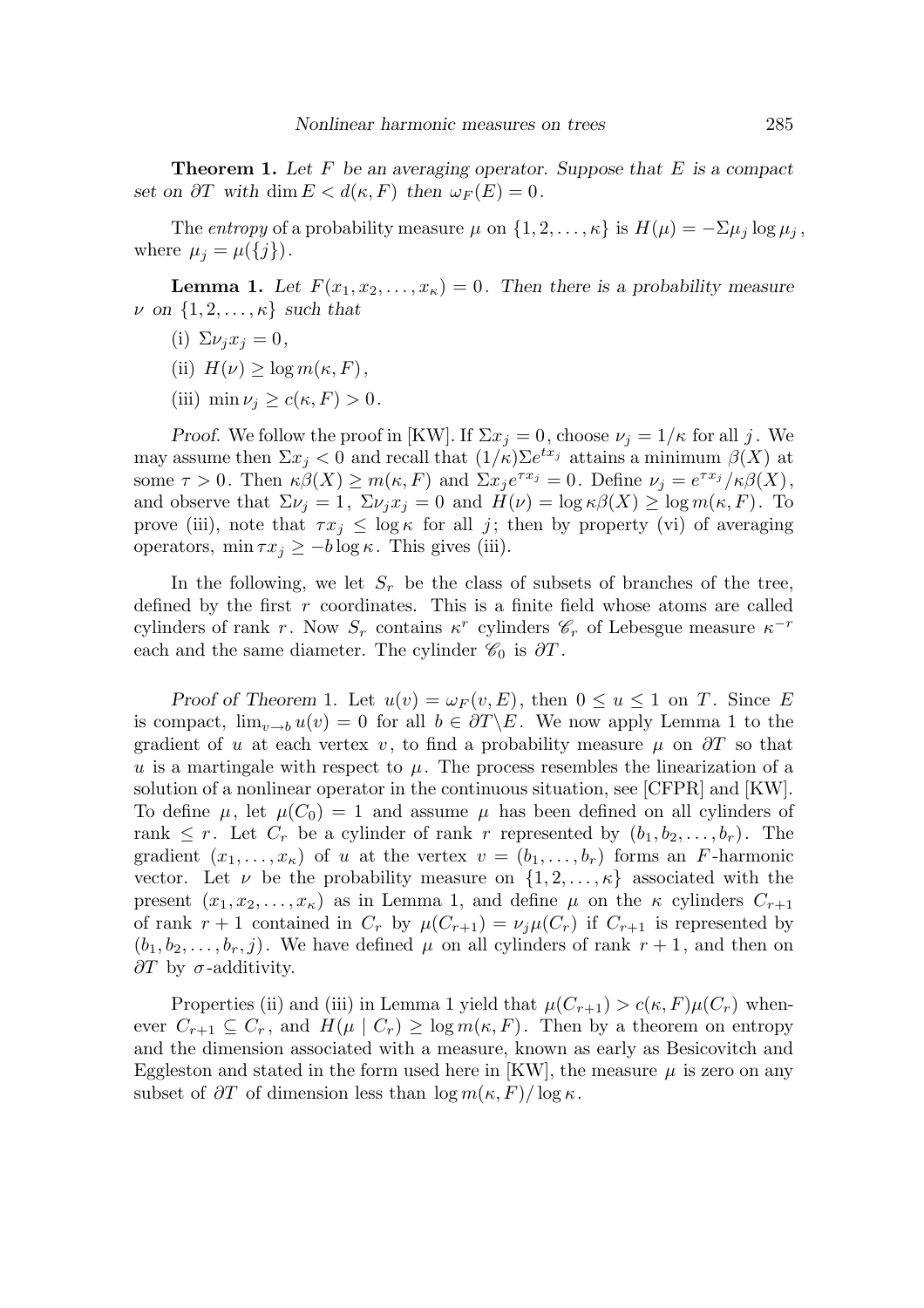Note from (i) of Lemma 1, u is a bounded martingale with respect to  $\mu$ , and therefore by the martingale convergence theorem,  $\lim_{v\to b} u(v) = u^*(b)$  exists  $\mu$ -a.e. on  $\partial T$  and

$$
u(\phi) = \int_{\partial T} u^*(b) \, d\mu(b) = \int_E u^*(b) \, d\mu(b) = 0.
$$

This proves that E has zero F-harmonic measure and thus the theorem.

We need another expression for the quantity  $m(\kappa, F)$  in the next section.

**Lemma 2.** Let  $F$  be an averaging operator, not equal to the usual average. Then there exists  $Y = (y_1, y_2, \dots, y_\kappa)$  so that  $F(Y) = 1$ ,  $\prod y_j > 1$  and  $y_j > 0$ for all  $1 \leq j \leq \kappa$ .

Proof. Since F is not the usual average, there is some vector  $X = (x_1, \ldots, x_{\kappa})$ such that  $F(X) = 0$  but  $\Sigma x_j > 0$ . Now we can take  $Y = 1 + tX$  for some small positive t.

Let

$$
m^*(\kappa, F) = \inf \Biggl\{ \min_{t \le 0} \Sigma y_j^t : F(Y) = 1 \text{ and } y_j > 0 \text{ for all } 1 \le j \le \kappa \Biggr\},\
$$

and

$$
m^{**}(\kappa, F) = \inf \bigg\{ \min_{t \le 0} \Sigma y_j^t : F(Y) = 1, \prod y_j > 1 \text{ and } y_j > 0 \text{ for all } 1 \le j \le \kappa \bigg\}.
$$

**Lemma 3.**  $m(\kappa, F) = m^*(\kappa, F) = m^{**}(\kappa, F)$ . The minimum  $m(\kappa, F)$  is attained. When F is not the usual average,  $m^*(\kappa, F)$  and  $m^{**}(\kappa, F)$  are not attained by vectors defining them, and  $0 < m(\kappa, F) < \kappa$ ; when F is the usual average,  $m(\kappa, F) = \kappa$ .

Proof. First suppose  $F(X) = 0$ . Then  $F(1 + tX) = 1$  and  $1 + tx_1$ ,  $1 +$  $tx_2, \ldots, 1 + tx_{\kappa} > 0$  for small  $t < 0$ . Since  $\lim_{t \to 0^-} \Sigma(1 + tx_j)^{1/t} = \Sigma e^{x_j}$ , then  $m^*(\kappa, F) \leq m(\kappa, F).$ 

Conversely, suppose  $y_1, y_2, \ldots, y_\kappa > 0$  and  $F(y_1, y_2, \ldots, y_\kappa) = 1$ . Hence  $\log y_j \leq y_j - 1$  and  $F(y_1 - 1, y_2 - 1, \ldots, y_{\kappa} - 1) = 0$ . Thus  $m(\kappa, F) \leq \sum e^{t(y_j - 1)} \leq$  $\Sigma y_j^t$  for  $t \leq 0$ . This proves  $m(\kappa, F) \leq m^*(\kappa, F)$ , and  $m(\kappa, F) = m^*(\kappa, F)$ .

Suppose F is the usual average, then a simple calculation gives  $m(\kappa, F) =$ κ. Otherwise, there exists an F-harmonic vector  $(x_1, x_2, \ldots, x_k)$  with  $\Sigma x_i$  < 0. Choosing  $t > 0$  and sufficiently small, we have  $m(\kappa, F) \leq \sum e^{tx_j} < \kappa$ . We proved earlier that  $m(\kappa, F)$  is attained and therefore strictly positive. Thus  $0 <$  $m(\kappa, F) < \kappa$ .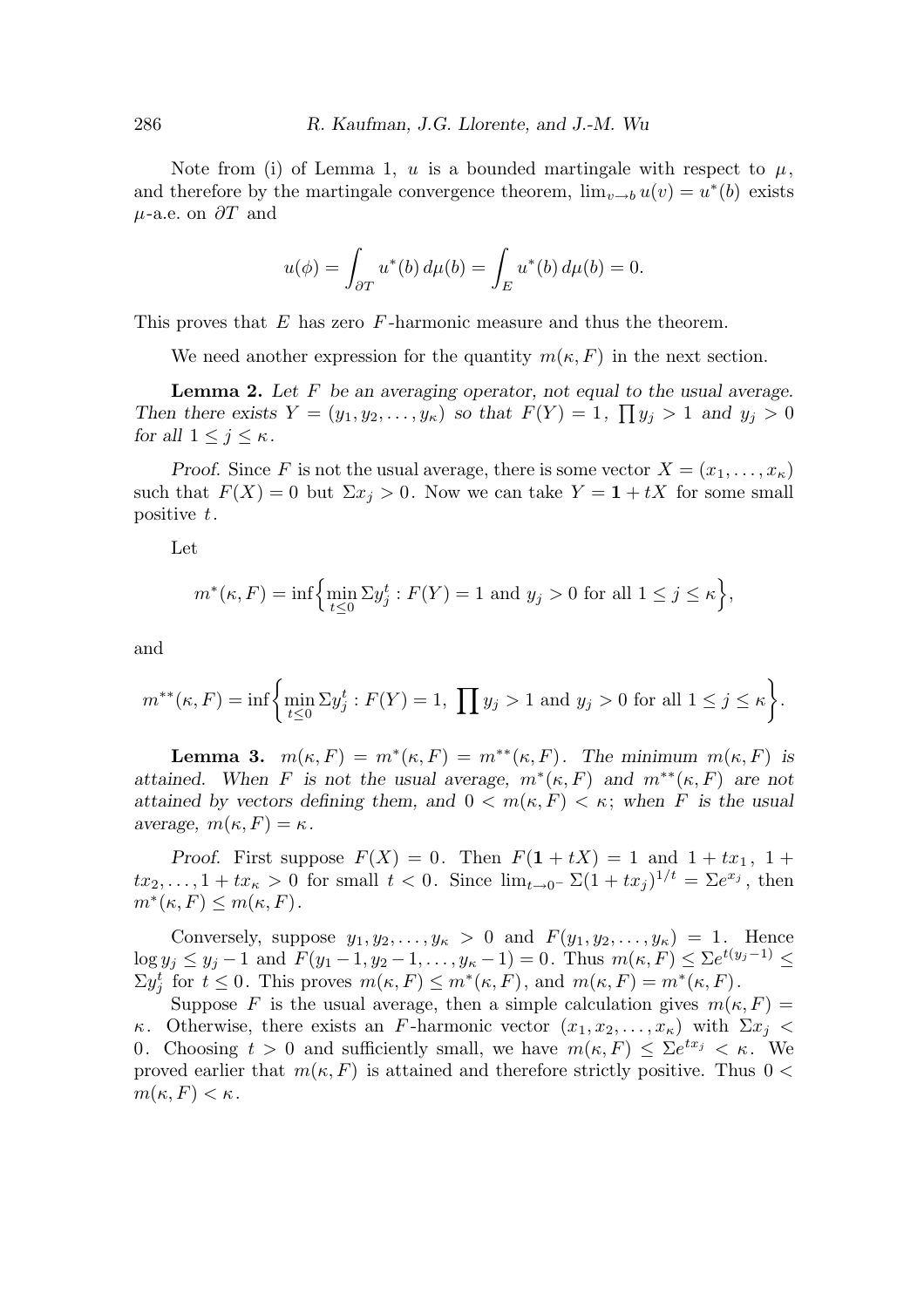Suppose  $\prod_{i=1}^{k} y_i \leq 1$  and  $t \leq 0$ . By the arithmetic-geometric mean inequality, we have

$$
\kappa^{-1} \Sigma y_j^t \ge \exp(\kappa^{-1} \Sigma t \log y_j) \ge 1.
$$

Since  $0 < m(\kappa, F) < \kappa$ ,  $m^*(\kappa, F) = m^{**}(\kappa, F)$ .

Because  $m(\kappa, F) < \kappa$ , we only need to consider  $t < 0$  and  $Y \neq 1$  in the second paragraph of the proof. Since log is strictly concave,  $m(\kappa, F) < \Sigma y_j^t$ . This shows that  $m^*(\kappa, F)$  and  $m^{**}(\kappa, F)$  are not attained, and completes the proof of Lemma 3.

### 3. F -harmonic measure—dimension and null sets

When  $F$  is not the arithmetic mean, we show in Theorem 2 that there exists a set of dimension at most  $d(\kappa, F)$ , having full  $\omega_F$  measure; and in Theorem 3 that the union of two sets of zero  $\omega_F$  measure can have positive  $\omega_F$  measure.

If we were able to prove Theorem 1 for all Borel sets on  $\partial T$ , then from Theorem 2,

dimension of 
$$
\omega_F = d(\kappa, F)
$$
,

here dimension of  $\omega_F$  is inf{dim E : E Borel on  $\partial T$ ,  $\omega_F(E) = 1$ }. The problem is nontrivial, in view of Theorem 5.

**Proposition 1.** Let  $F$  be an averaging operator not equal to the usual average, and Y be a vector in  $\mathbb{R}^k$  satisfying  $F(Y) = 1$ ,  $\prod y_j > 1$  and  $y_j > 0$  for all  $1 \leq j \leq \kappa$ . Let  $X = (\log y_1, \log y_2, \ldots, \log y_\kappa)$ , then there exists a set  $E \subseteq \partial T$ so that  $\omega_F(E) = 0$ ,  $\omega_F(E^c) = 1$  and  $\dim(E^c) \leq 1 + \log \beta(X) / \log \kappa$ .

Proof. Define an F-harmonic function u on T as follows: let  $u(\phi) = 1$ ; suppose u has been defined at a vertex  $v$ , define u at its immediate successors  $(v, 1), (v, 2), \ldots, (v, \kappa)$  by  $y_1u(v), y_2u(v), \ldots, y_{\kappa}u(v)$ , respectively. It is clear that u is positive F-harmonic. And suppose that  $v = (v_1, v_2, \ldots, v_n)$  with  $v_j \in \{1, 2, \ldots, \kappa\}$ , then

$$
u(v) = \prod_{j=1}^{n} y_{v_j}.
$$

Let  $m$  and  $n$  be positive integers, define

$$
E(m,n) = \left\{ b : \prod_{j=1}^{n} y_{b_j} > m \right\}, \quad E_m = \bigcup_{n \ge 1} E(m,n) \quad \text{and} \quad E = \bigcap_{m=1}^{\infty} E_m.
$$

It is clear that  $E_m$  decreases as m increases, and E is exactly the set of b along which  $u$  is unbounded.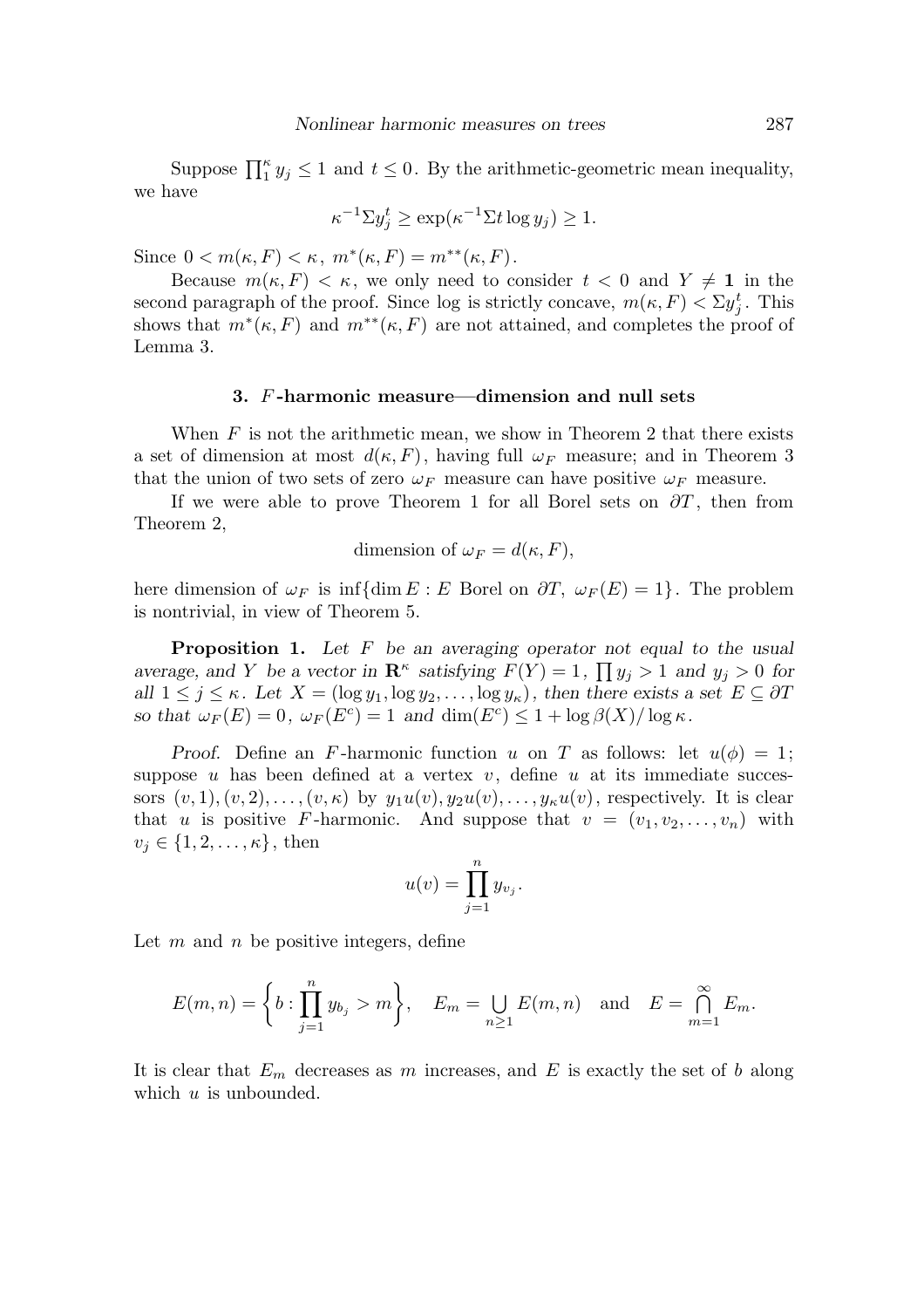To calculate dim  $E^c$ , we note that  $E^c = \bigcup_{m=1}^{\infty} E_m^c$  and  $E_m^c \subseteq E(m,n)^c$  for every  $n \geq 1$ . We shall calculate dim  $E_m^c$ . Denote by X also the random variable defined by probability  $P(X = \log y_i) = 1/\kappa$  for  $1 \leq j \leq \kappa$ ; then the expectation  $\mathscr{E}(e^{tX}) = \mathscr{E}(Y^t)$  attains its minimum  $\beta(X)$  at  $t(X) < 0$ .

Let  $S_n$  be the sum  $X_1 + X_2 + \cdots + X_n$  of independent identically distributed random variables with the same law as  $X$ . Then the Lebesgue measure

$$
\lambda(E(m,n)^c) = P(S_n \le \log m) = P(e^{t(X)S_n} \ge m^{t(X)})
$$
  

$$
\le m^{-t(X)} (\mathcal{E}(e^{t(X)X}))^n = m^{-t(X)} \beta(X)^n.
$$

Therefore  $E(m, n)^c$  is contained in  $\beta(X)^n m^{-t(X)} \kappa^n$  many balls of diameter  $\kappa^{-n}$ . From this we see that

$$
\dim E_m^c \le 1 + \log \beta(X) / \log \kappa \quad \text{for all } m \ge 1.
$$

Therefore

$$
\dim E^c \leq 1 + \log \beta(X)/\log \kappa,
$$

where

$$
\beta(X) = \min_{t} \sum_{j} e^{t \log y_j} = \min_{t} \sum_{j} y_j^t.
$$

We now prove  $\omega_F(E) = 0$ . For each  $m > 1$ , define  $u_m$ , an F-harmonic function by stopping time argument. Let  $u_m(\phi) = u(\phi) = 1$ , and suppose  $u_m$ has been defined at a certain vertex v. If  $u_m(v) < m$ , then let  $u_m(v, j) = u(v, j)$ for  $1 \leq j \leq \kappa$ ; if  $u_m(v) \geq m$ , then  $u_m$  stops and takes the value  $u_m(v)$  at all successors  $(v, j)$  of v. It is clear that  $u_m$  is positive F-harmonic, and that  $\lim_{v\to b} u_m(v) \geq m$  for  $b \in E_m$ . It follows that  $\omega_F(E) \leq \omega_F(E_m) \leq u_m(\phi)/m =$  $1/m$  for each  $m > 1$ . Therefore  $\omega_F(E) = 0$ .

Recall, from property (vi) stated after the definition of  $F$ -harmonic functions, that for compact sets  $S, \ \omega_F(S) + \omega_F(S^c) = 1$ . Since the identity is unknown for general sets, we need to show  $\omega_F(E^c) = 1$ . Note that  $E^c = \bigcup_m E_m^c$  and that  $1$  $u_m/m \leq 1$  on T with boundary values  $\lim_{v\to b} 1-u_m(v)/m \leq 0$  on  $E_m$ . It follows from the definition of  $F$ -harmonic measure and the monotonicity property of  $F$ that  $\omega_F(E^c) \ge \omega_F(E_m^c) \ge 1 - u_m(\phi)/m = 1 - 1/m$ . This says that  $\omega_F(E^c) = 1$ . This completes the proof of Proposition 1.

**Theorem 2.** Let F be an averaging operator on  $\mathbb{R}^k$ . Then there exists a set E on  $\partial T$  such that  $\omega_F(E) = 0$ ,  $\omega_F(E^c) = 1$  and  $\dim E^c \leq d(\kappa, F)$ .

The fact that  $m(\kappa, F)$  is not attained by  $\min_{t \leq 0} \sum y_j^t$  for any vector Y satisfying  $F(Y) = 1$ ,  $\prod y_j > 1$  and  $y_j > 0$  for all  $1 \le j \le \kappa$ , complicates the proof of the theorem. For otherwise, we could have used an extremal Y in Proposition 1 and achieved the dimension  $d(\kappa, F)$ .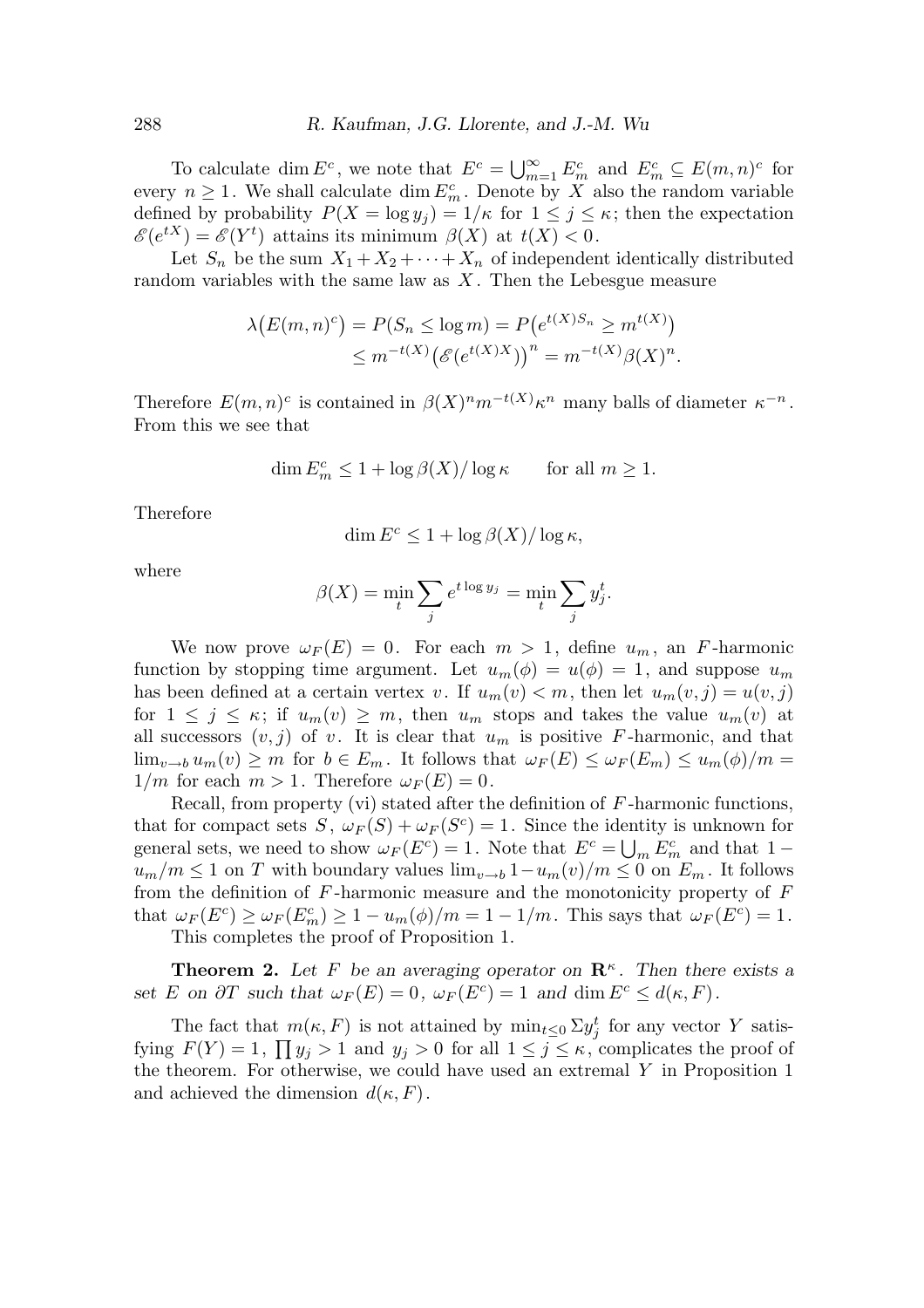Proof. Assume that F is not the usual average; otherwise take  $E^c = \partial T$ . Let X be an F-harmonic vector such that  $\Sigma e^{x_j} = m(\kappa, F)$ , then  $\Sigma x_j < 0$ . Let  $\psi(n) = (\log^+ \log^+ n)^{-1}$  when  $n > e^e$  and  $\psi(n) = 1$  otherwise. Let  $Y^{(n)} =$  $(y_1^{(n)}$  $\mathfrak{j}_{1}^{(n)},\mathfrak{y}_{2}^{(n)}$  $\mathbf{y}_2^{(n)} \cdots \mathbf{y}_k^{(n)}$  be a sequence of vectors defined by

$$
y_j^{(n)} = 1 - \psi(n)x_j
$$

provided that *n* is so large that  $y_j^{(n)} > \frac{1}{2}$  $\frac{1}{2}$  for all j; and let  $Y^{(n)} = 1$  otherwise. Then  $F(Y^{(n)}) = 1$ .

Define now a positive  $F$ -harmonic function  $u$  on  $T$  by the multiplicative process in Proposition 1 with respect to the varying sequence  $\{Y^{(n)}\}$ . That is  $u(\phi) = 1$ , after  $u(v)$  has been defined at a vertex  $v = (v_1, v_2, \dots, v_n)$ , let  $u(v, j) =$  $y_j^{(n+1)}u(v)$  for  $1 \le j \le \kappa$ . So, for  $v = (v_1, v_2, \dots, v_n)$ ,

$$
u(v) = \prod_{r=1}^{n} (1 - \psi(r)x_{v_r}).
$$

Let  $\eta(n) = \psi(n)^{-1}$ , so  $\eta(n) = \log \log n$  for  $n > e^e$ . We want to estimate the average  $M_n$  of  $u(v)^{-\eta(n)}$  over all vertices of length n. For n large and  $\sqrt{n} \leq r \leq n$ , we have  $1 \leq \psi(r)\eta(n) \leq 1+2\psi(n)$ . For these r's we have a formula for the expected value

$$
\mathcal{E}(1 - \psi(r)X)^{-\eta(n)} = \mathcal{E}(e^{-\eta(n)\log(1 - \psi(r)X)})
$$
  
= 
$$
\mathcal{E}(e^{(1 + O(\psi(n)))X}) = \kappa^{-1}m(\kappa, F) + O(\psi(n)).
$$

Here X is the random variable defined by  $P(X = x_j) = \kappa^{-1}$ . For  $1 \le r < \sqrt{n}$ , we use  $y_j^{(r)} = 1 - \psi(r)x_j > \frac{1}{2}$  $\frac{1}{2}$ .

Writing  $\gamma = \log m(\kappa, F) - \log \kappa$ , and applying the product formula for  $u$ , we can summarize

$$
M_n = \mathscr{E}\big(u(v_1, v_2, \dots, v_n)^{-\eta(n)}\big)
$$
  
=  $\mathscr{E}\bigg(\prod_1^{\sqrt{n}-1} (1 - \psi(r)X)^{-\eta(n)}\bigg)\mathscr{E}\bigg(\prod_{\sqrt{n}}^n (1 - \psi(r)X)^{-\eta(n)}\bigg)$   
=  $e^{\gamma n + o(n)}$ .

Let

$$
E_n = \left\{ b : u(b_1, b_2, \dots, b_n) = \prod_{r=1}^n (1 - \psi(r)x_{b_r}) > n \right\},\,
$$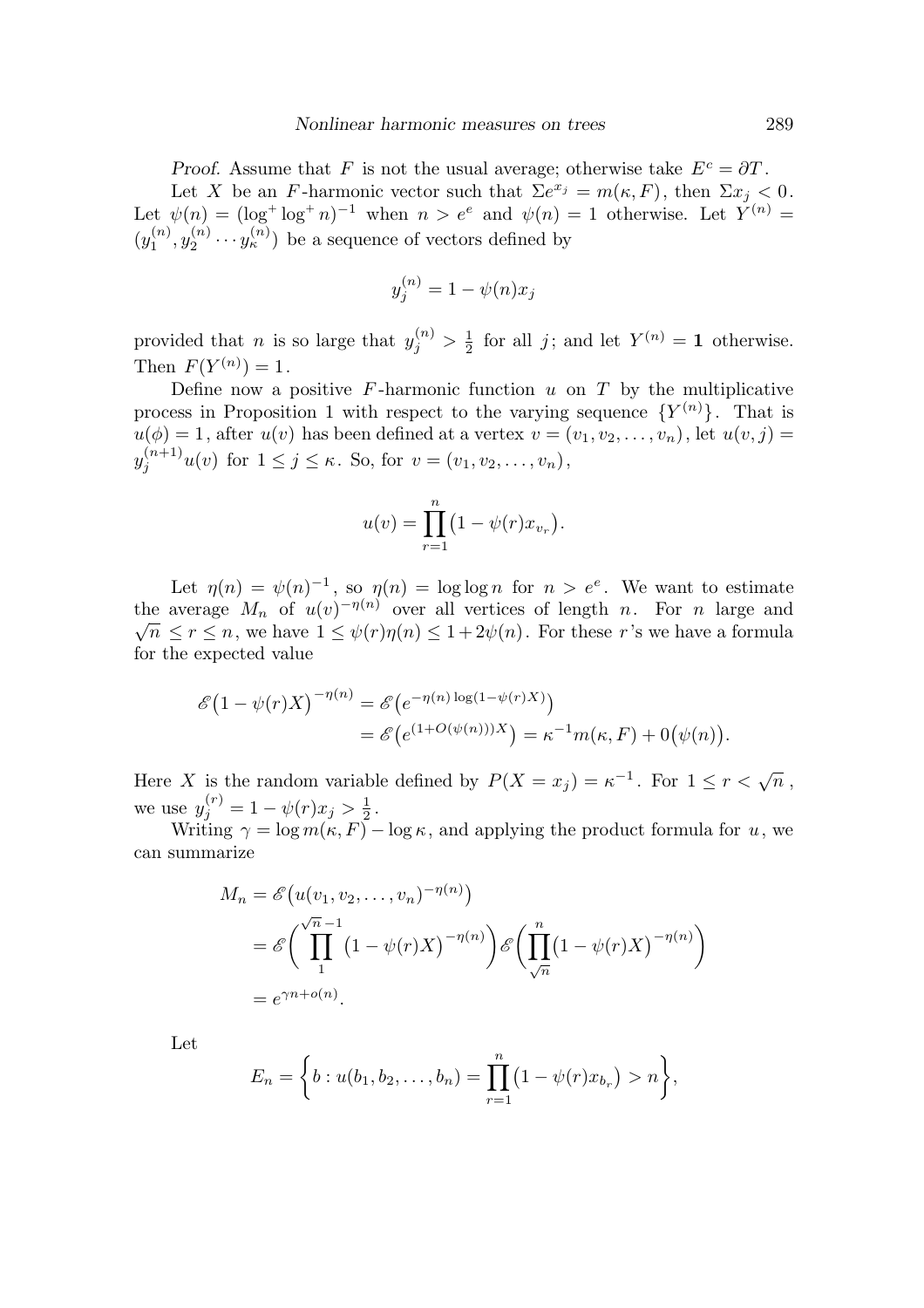and

$$
E = \limsup E_n.
$$

Note from the estimate in the last paragraph, the Lebesgue measure

$$
\lambda(E_n^c) \le M_n n^{\eta(n)} = \exp(\gamma n + o(n));
$$

therefore  $E_n^c$  is contained in at most  $\kappa^n \exp(\gamma n + o(n))$  many balls of diameter  $\kappa^{-n}$  each. Since  $E^c = \liminf E_n^c$ ,  $\dim E^c \leq 1 + \gamma/\log \kappa = d(\kappa, F)$ .

Note that  $u$  is unbounded at each branch in  $E$ ; unlike Proposition 1, the set E here does not contain all branches b along which u is unbounded. However arguing as in Proposition 1, we can show that  $\omega_F(E) = 0$  and  $\omega_F(E^c) = 1$ . This proves Theorem 2.

Theorem 3. Let F be a permutation invariant averaging operator, not equal to the usual average. Then there exist congruent sets  $E_1, E_2, \ldots, E_{\kappa}$  with  $\bigcup E_j = \partial T$  such that  $\omega_F(E_j) = 0$  for  $1 \leq j \leq \kappa$ . And there exist sets A and B on  $\partial T$  such that  $\omega_F(A) = \omega_F(B) = 0$ , however  $\omega_F(A \cup B) > 0$ .

Proof. Let  $\tau$  be the permutation of  $1, 2, 3, \ldots, \kappa$  defined by  $\tau_1 = 2, \tau_2 =$  $3, \ldots, \tau \kappa = 1$ . Then for each state j, the images j,  $\tau j$ ,  $\tau^2 j$ ,  $\tau^{\kappa-1} j$  are just the  $\kappa$  states in a different order. The powers of  $\tau$  operate on the vertices of T in the obvious way, and also on  $\partial T$ . Sets A and B in  $\partial T$  are congruent if  $B = \tau^q A$  for some  $q = 0, 1, 2, \ldots, \kappa - 1$ . Clearly congruent sets have the same  $F$ -harmonic measure. Let  $E$  be the set defined in Proposition 1. Then we claim that  $E \cup \tau E \cup \tau^2 E \cup \cdots \cup \tau^{\kappa-1} E = \partial T$ . After that the first assertion in the theorem follows. Now let  $q_0 = \min\{q : F - \omega(E \cup \tau E \cup \tau^2 E \cup \cdots \cup \tau^q E) > 0\},\$  $A = E \cup \tau E \cup \cdots \tau^{q_0-1} E$  and  $B = \tau^{q_0} E$ , and thus the second assertion follows.

To verify the claim, let Y be the vector in Proposition 1,  $\delta = \prod y_j > 1$ , and u be the function in the proof of Proposition 1. Note from the definition of u that for a vertex  $v$  of length  $n$ ,

$$
u(v)u(\tau v)u(\tau^2 v)\cdots u(\tau^{\kappa-1}v)=\delta^n.
$$

Hence there is some  $q = 0, 1, \ldots, \kappa - 1$  such that  $u(\tau^q v) \geq \delta^{n/\kappa}$ . Taking an infinite branch  $b = (b_1, b_2, \ldots)$ , we apply this to each segment  $(b_1, b_2, \ldots, b_n)$  obtaining a number  $q(b, n)$  in  $\{0, 1, 2, ..., \kappa - 1\}$  so that

$$
u(\tau^{q(b,n)}(b_1, b_2, \ldots, b_n)) \geq \delta^{n/\kappa}.
$$

For each b, one of the numbers q in  $\{0, 1, 2, \ldots, \kappa - 1\}$  occurs infinitely often in  $\{q(b,n): n \geq 1\}$ . For that number q, u is unbounded on  $\tau^q b$  and therefore  $b \in \tau^{\kappa-q}E$ . This proves the claim and thus the theorem.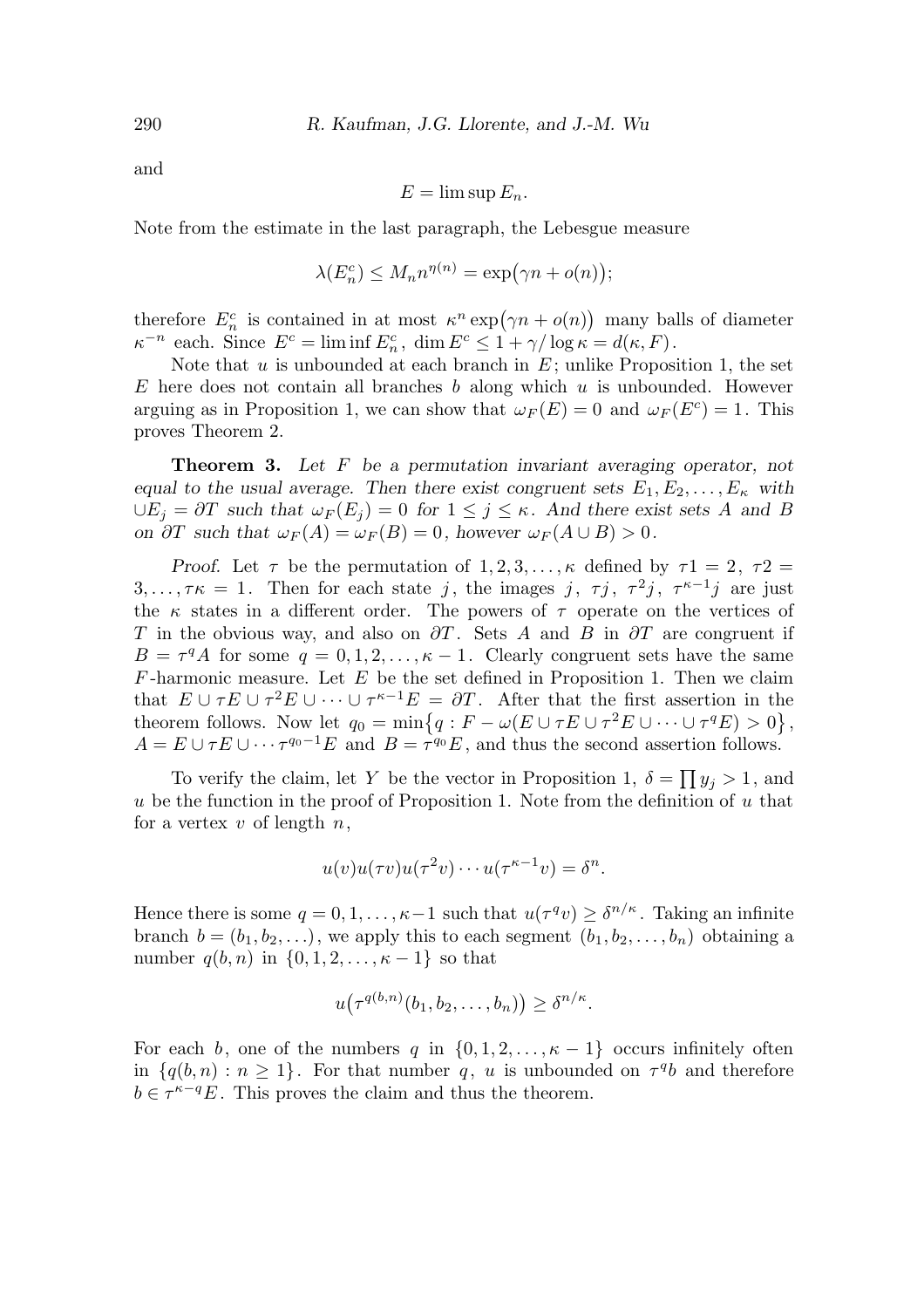Our next theorem says that there exists  $E \subseteq \partial T$  of  $\omega_p(E) = 0$  and  $\omega_p(E^c) =$ 1 for all numbers p in an interval. When  $\kappa = 2$ , p-harmonic functions are 2harmonic; hence we assume  $\kappa \geq 3$ .

**Theorem 4.** Given  $p_0 > 2$ , there exists  $E \subseteq \partial T$  with dim  $E^c < 1$  so that  $\omega_p(E) = 0$  and  $\omega_p(E^c) = 1$  for all  $p \ge p_0$ ; given  $1 < p_0 < 2$ , there exists  $E \subseteq \partial T$ with dim  $E^c < 1$  so that  $\omega_p(E) = 0$  and  $\omega_p(E^c) = 1$  for all  $1 < p \le p_0$ .

*Proof.* Fix  $p_0 \neq 2$ ,  $1 < p_0 < \infty$ ; let  $a = F_{p_0}(1, 0, \ldots, 0)$ , i.e.

$$
(1-a)^{p_0-1} - (\kappa - 1)a^{p_0-1} = 0.
$$

Note that  $1/\kappa < a < \frac{1}{2}$  when  $p_0 > 2$ , and  $0 < a < 1/\kappa$  when  $p_0 < 2$ . Follow the proof of Lemma 2; let  $y_1 = 1 + (1 - a)t$ ,  $y_j = 1 - at(2 \le j \le k)$  and  $Y = (y_1, y_2, \ldots, y_\kappa)$  with t fixed  $(t < 0$  when  $p_0 > 2$  and  $t > 0$  when  $p_0 < 2$ ) so that  $F_{p_0}(Y) = 1$ ,  $\prod y_j > 1$  and  $y_j > 0$  for  $1 \le j \le \kappa$ .

Simple calculations show that  $Y - 1$  is p-superharmonic for  $p > p_0$  when  $p_0 > 2$ , and p-superharmonic for  $1 < p < p_0$  when  $p < 2$ .

Assume for now that  $p_0 > 2$ . Follow the construction of E and u in Proposition 1 with  $F = F_{p_0}$  and the vector Y chosen above. Then u is  $p_0$ -harmonic and is p-superharmonic for all  $p > p_0$ . Since F-harmonic measure is defined to be the infimum of an upper class of  $F$ -superharmonic functions, the proof in Proposition 1 shows  $\omega_p(E) = 0$  and  $\omega_p(E^c) = 1$  for all  $p \ge p_0$ .

The case  $p_0 < 2$  is similar.

# 4. Choquet capacity

**Theorem 5.** Suppose  $F$  is a permutation invariant averaging operator on  $\mathbf{R}^{\kappa}$ , not equal to the usual average. Then there exists an increasing sequence of sets  $B_1 \subseteq B_2 \subseteq \cdots \subseteq B_j \subseteq \cdots \subseteq \partial T$  so that  $\lim \omega_F(B_i) < \omega_F(\cup B_i)$ . In other words,  $\omega_F$  is not a Choquet capacity.

A Choquet capacity  $\mathscr C$  on a metric space  $\Omega$  is a set function defined on all subsets of  $\Omega$  into  $[0,\infty]$  with the following properties:

(i) C is monotone:  $\mathscr{C}(A) \leq \mathscr{C}(B)$  when  $A \subseteq B$ ;

(ii) C is right continuous on compact sets: if  $A_1 \supseteq A_2 \supseteq \cdots \supseteq A_j \supseteq \cdots$  are compact sets then  $\lim \mathscr{C}(A_i) = \mathscr{C}(\bigcap A_i);$ 

(iii) C is left continuous on arbitrary sets: if  $B_1 \subseteq B_2 \subseteq \cdots \subseteq B_j \subseteq \cdots$  are arbitrary sets then  $\lim \mathscr{C}(B_i) = \mathscr{C}(\cup B_i)$ .

The Capacitability Theorem of Choquet ([C], [D]) asserts that when  $\Omega$  is a complete separable metric space then all Borel subsets E of  $\Omega$  are capacitable:

$$
\mathscr{C}(E) = \sup \{ \mathscr{C}(A) : A \text{ compact}, A \subseteq E \}.
$$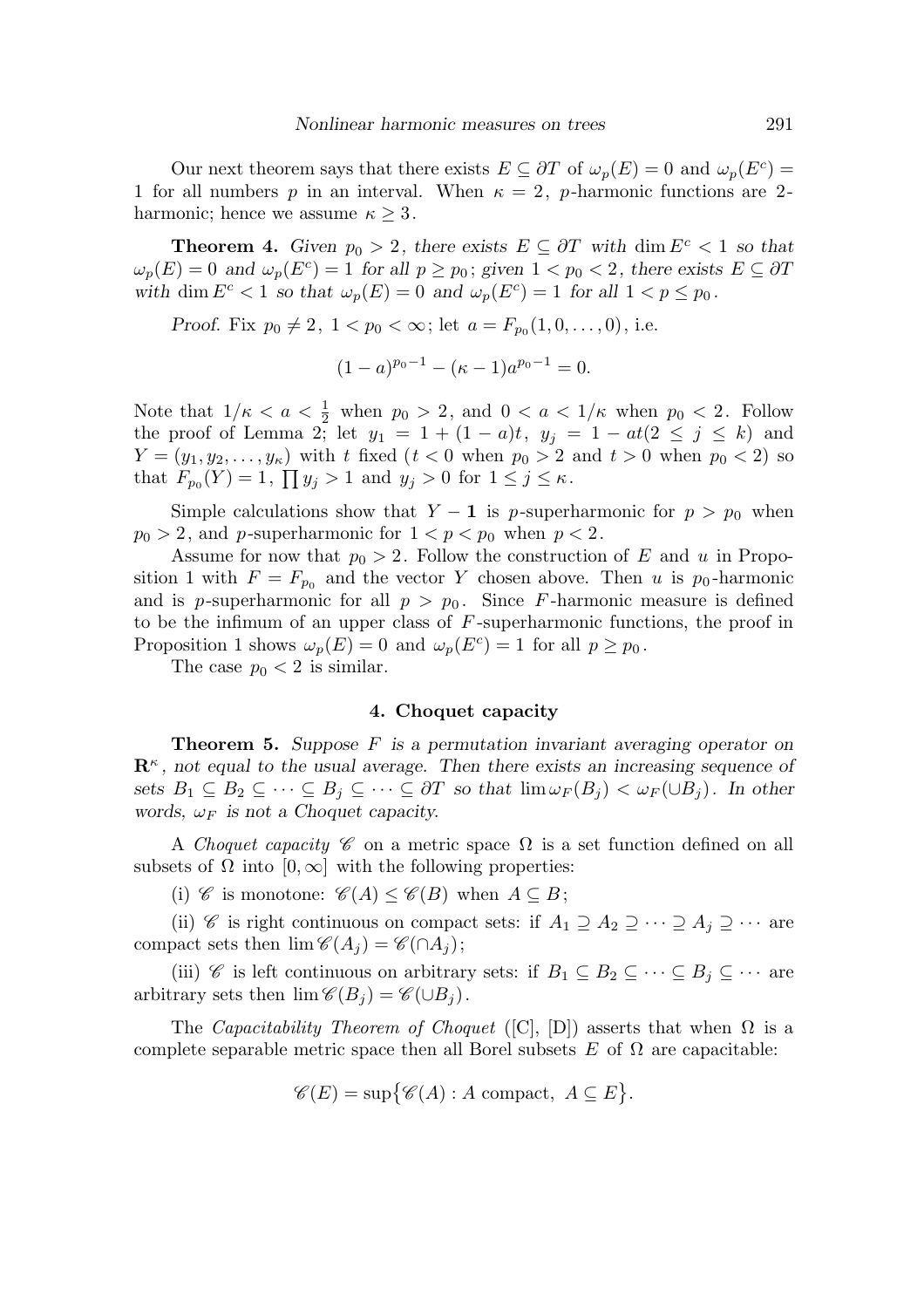Proof of Theorem 5. Assume  $\mathscr C$  is a Choquet capacity on a complete separable metric space  $\Omega$ . Later, we let  $\Omega = \partial T$  and  $\mathscr{C} = \omega_F$ .

Let M be another complete separable metric space and  $\psi$  a continuous function of M into  $\Omega$ . Then the set function  $\mathscr{C}^*(S) \stackrel{\text{def}}{=} \mathscr{C}(\psi(S))$  is easily seen to be a Choquet capacity on M .

Let A, B be Borel sets in  $\Omega$ , then A and  $B \setminus A$  are continuous images  $\psi_1(\mathcal{N}), \psi_2(\mathcal{N})$  of the space  $\mathcal{N} = N^N$ , the set of sequences of positive integers; ([K, p. 446]). The discrete union  $\mathcal{N}_1 \cup \mathcal{N}_2$  of two copies of  $\mathcal N$  is homeomorphic to N and we can map  $\mathcal{N}_1 \cup \mathcal{N}_2$  into  $\Omega$  by a continuous  $\psi$  (induced by  $\psi_1$ , and  $\psi_2$ ) so that  $\psi(\mathcal{N}_1) = A$  and  $\psi(\mathcal{N}_2) = B \backslash A$ .

Let  $M = \mathcal{N}_1 \cup \mathcal{N}_2$ ; when L is compact in M then  $L \cap \mathcal{N}_1$  and  $L \cap \mathcal{N}_2$  are both compact. Applying the capacitability theorem to  $\mathscr{C}^*$  on M, we see that

$$
\mathscr{C}(A \cup B) = \mathscr{C}(\psi(M)) = \mathscr{C}^*(M)
$$
  
= sup{ $\mathscr{C}^*(L_1 \cup L_2) : L_1, L_2$  compact and  $L_1 \subseteq \mathcal{N}_1, L_2 \subseteq \mathcal{N}_2$ }  
 $\leq$  sup{ $\mathscr{C}(G_1 \cup G_2) : G_1, G_2$  compact and  $G_1 \subseteq A$  and  $G_2 \subseteq B \setminus A$  }.

Suppose that  $\omega_F$  is a Choquet capacity, and let  $\Omega = \partial T$ ,  $\mathscr{C} = \omega_F$ , A and B be the sets in Theorem 3 chosen with  $\omega_F(A) = \omega_F(B) = 0$  but  $\omega_F(A \cup B) > 0$ . Note that  $\omega_F(G_1) = \omega_F(G_2) = 0$  for compact  $G_1 \subseteq A$  and  $G_2 \subseteq B \backslash A$ , thus  $\omega_F(G_1 \cup G_2) = 0$  by property (v) of F-harmonic measures stated in Section 1. The inequalities in the last paragraph would show that  $\omega_F(A \cup B) = 0$ . The contradiction says that  $\omega_F$  can not be a Choquet capacity. Since the first two properties of Choquet capacity hold for  $\omega_F$ , property (iii) must fail for  $\omega_F$ . This completes the proof of Theorem 5.

# 5. Ellipticity and the strong maximum principle

In this section, we study the analogue of the quasilinear elliptic equation  $div A(\nabla u) = 0$  on a tree T.

Let  $1 < p < \infty$ ,  $q = p/(p-1)$ , and  $0 < \alpha \leq \beta$ . Let  $A: \mathbb{R}^{\kappa} \to \mathbb{R}^{\kappa}$  be a continuous function satisfying the following structural conditions:

- (i)  $\langle AX, X \rangle \ge \alpha ||X||_p^p,$
- (ii)  $\|AX\|_q \leq \beta \|X\|_p^{p-1},$
- (iii)  $\langle AX AY, X Y \rangle > 0$  for all  $X \neq Y$ ,
- (iv)  $A(\lambda X) = \lambda |\lambda|^{p-2} A X$  for all  $\lambda \in \mathbf{R}$ ;

A is an example of *monotone operator*.

Example. Let  $1 < p < \infty$  and  $AX = (x_1|x_1|^{p-2}, x_2|x_2|^{p-2}, \ldots, x_{\kappa}|x_{\kappa}|^{p-2}).$ Then A satisfies (i) ~ (iv) with  $\alpha = \beta = 1$ ; and  $\langle AX, 1 \rangle$  is the p-Laplacian of X.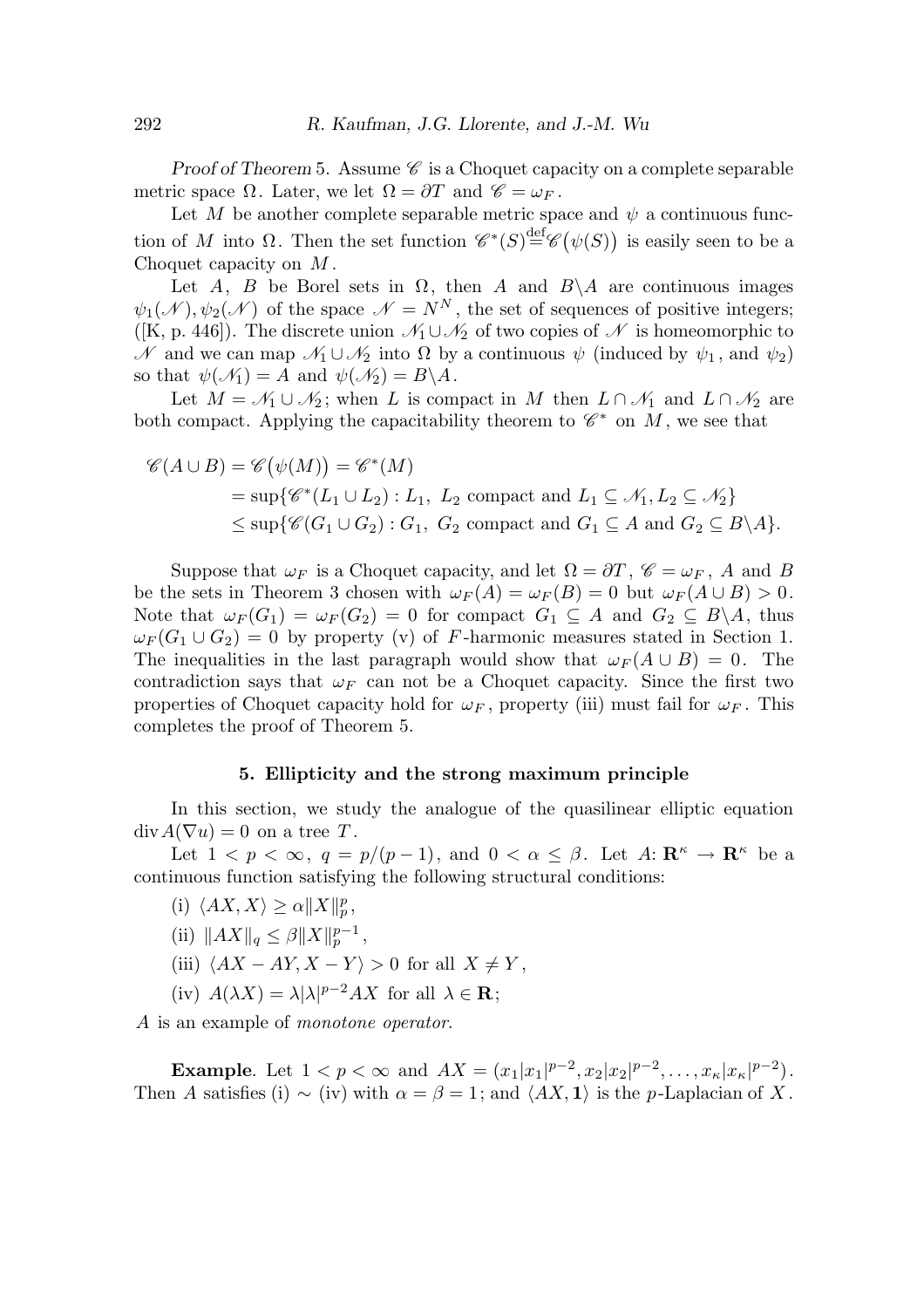A vector  $X \in \mathbb{R}^{\kappa}$  is called an A-harmonic vector if

$$
\langle AX,\mathbf{1}\rangle=0.
$$

Each monotone operator A defines an operator  $F_A$  from  $\mathbb{R}^k$  to  $\mathbb{R}^1$  with  $F_A(X)$  = t provided that

$$
\langle A(X-t\mathbf{1}),\mathbf{1}\rangle=0,
$$

or  $X - t1$  is A-harmonic.

From (iii), we see that this equation has at most one solution. To prove that there is a solution, we show that  $\lim (A(X - t1), 1) = \pm \infty$  as  $t \to \pm \infty$ ; in fact  $A(X+t1) = t|t|^{p-2}A(1+t^{-1}X)$  and A is continuous while  $\langle A1, 1 \rangle > 0$ .

The solution of  $\langle A(X - t1), 1 \rangle = 0$  is a quasiminimizer for the p-Dirichlet sum  $\sum_j |x_j - x|^p$  over all real x. To see this,

$$
||X - t1||_p^p \le \alpha^{-1} \langle A(X - t1), X - t1 \rangle = \alpha^{-1} \langle A(X - t1), X - x1 \rangle
$$
  

$$
\le \frac{\beta}{\alpha} ||X - t1||_p^{p-1} ||X - x1||_p
$$

and thus

$$
||X-t1||_p^p \le \left(\frac{\beta}{\alpha}\right)^p ||X-x1||_p^p.
$$

It is easy to see that  $F_A$  has properties (i)  $\sim$  (iii) of the averaging operators.

 $F_A$  satisfies (iv), the strong maximum principle, if and only if every nonzero A-harmonic vector changes sign. For each  $p \in (1,\infty)$  and  $\kappa > 1$ , there are A's for which the strong maximum principle fails, see the second remark below.

When the ratio  $\alpha/\beta$  of the ellipticity constants is close to 1, the strong maximum principle holds. Let

$$
\gamma(\kappa, p) = ((\kappa - 1)^{q-1} [1 + (\kappa - 1)^{q-1}]^{-1})^{1/q}.
$$

**Theorem 6.** Under the assumption  $\alpha/\beta > \gamma(\kappa, p)$ , any nonzero A-harmonic vector changes sign, and the strong maximum principle holds for  $F_A$ .

From Theorem A and the remark immediately after, we obtain the following.

**Corollary.** Suppose that  $\alpha/\beta > \gamma(\kappa, p)$ . Then

$$
\min_{\mathscr{H}_A} \dim \mathscr{F}(u) = \min_{\mathscr{H}_A} \dim BV(u) = d(\kappa, A),
$$

where  $\mathcal{H}_A$  is the set of bounded A-harmonic functions on T.

**Remark.** When  $p = 2$ ,  $\gamma(\kappa, 2) = (1 - 1/\kappa)^{1/2}$ , and this is sharp for Theorem 6. To see this, let  $\mathbf{e} = (1, 0, \ldots, 0)$ , then  $\mathbf{e} - (1/\kappa)\mathbf{1}$  is its projection on the hyperplane  $\langle Y, 1 \rangle = 0$  and  $\mathbf{u} = (1 - 1/\kappa)^{-1/2} \left( \mathbf{e} - (1/\kappa) \mathbf{1} \right)$  has length 1. Let A be an orthogonal matrix A such that  $Ae^T = \mathbf{u}^T$  and  $\langle AX, X \rangle \ge \langle \mathbf{e}, \mathbf{u} \rangle ||X||_2^2$  for all column vectors  $X \in \mathbf{R}^{\kappa}$ . Then  $\langle \mathbf{e}, \mathbf{u} \rangle = (1-1/\kappa)^{1/2}$  and the structural conditions are satisfied with  $p = q = 2$ ,  $\alpha = (1 - 1/\kappa)^{1/2}$  and  $\beta = 1$ . Since **e** is A-harmonic and does not change sign,  $\gamma(\kappa, 2)$  is sharp for Theorem 6.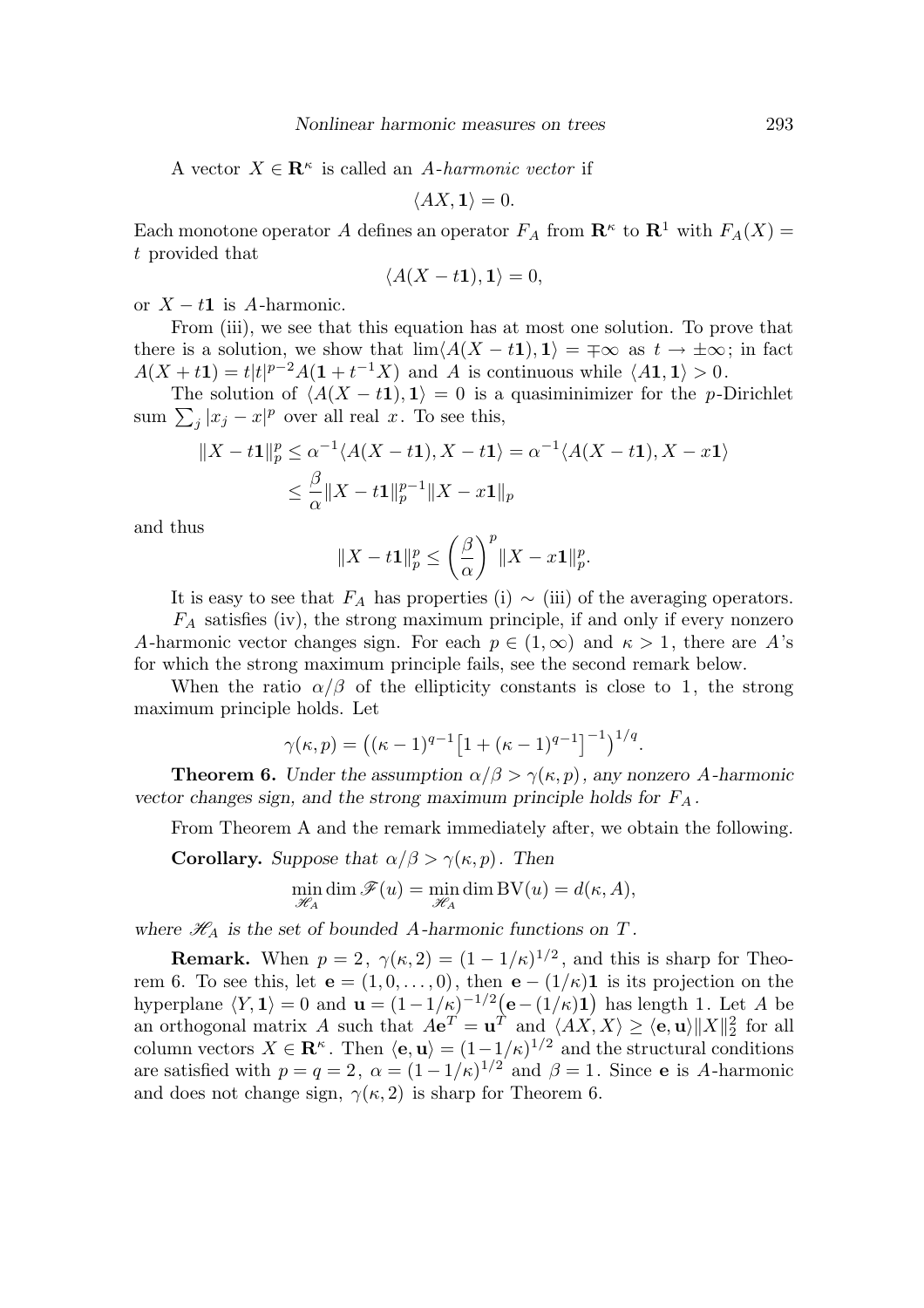**Remark.** When  $p \neq 2$ , we do not have examples to show the sharpness of  $\gamma(\kappa, p)$ . However for each  $p \neq 2$ ,  $1 < p < \infty$ , there exists A satisfying the structural conditions, for which  $e = (1, 0, \ldots, 0)$  is A-harmonic. To see this, let

$$
\varepsilon_0(\kappa, p) = (\kappa - 1)^{-1/p} [1 + (\kappa - 1)^{q-1}]^{-1/p}
$$

and let  $X = ((1 - (\kappa - 1)\varepsilon_o^p)^{1/p}, -\varepsilon_0, -\varepsilon_0, \dots, -\varepsilon_0) \ (\varepsilon_0 = \varepsilon_0(p, \kappa))$ , then  $||X||_p = 1$ and X is p-harmonic. Let P be the p-harmonic operator such that  $PY =$  $(y_1|y_1|^{p-2}, y_2|y_2|^{p-2}, \ldots, y_\kappa|y_\kappa|^{p-2})$  for all  $Y \in \mathbf{R}^\kappa$ , and B be an invertible matrix with  $Be^T = X^T$  and  $B1^T = 1^T$ . Let  $A = B^TPB$ , then  $\langle Ae^T, 1^T \rangle =$  $\langle PBe^T, B1^T \rangle = \langle PX^T, 1^T \rangle = 0$ , so e is A-harmonic. Clearly A has properties  $(i) \sim (iv).$ 

The following result controls the oscillation of A-harmonic vectors, from which Theorem 6 follows by taking  $C = 0$ .

**Proposition 2.** Let  $X \neq \mathbf{0}$  be A-harmonic and  $C \geq 0$ . Suppose that  $\alpha/\beta \geq \lambda \gamma(\kappa, p)$  for some  $\lambda \in [1, \gamma(\kappa, p)^{-1}]$ . Then  $\max x_j \leq C$  (or  $\min x_j \geq -C$ ) implies that

$$
||X||_p \le C/\psi^{-1}(\lambda),
$$

where

$$
\psi(t) = t + [1 - (\kappa - 1)t^p]^{1/p}.
$$

The function  $\psi$  is increasing in  $[0, \varepsilon_0(\kappa, p)]$ ,  $\psi(0) = 1$  and  $\psi(\varepsilon_0(\kappa, p)) =$  $\gamma(\kappa,p)^{-1}$  .

If X is p-harmonic, then from the a priori bound  $x_j \leq C$  it is easy to deduce that  $|x_j| \leq C(\kappa-1)^{1/(p-1)}$ . Proposition 2 can be considered as a generalization of this fact in the A-harmonic setting. The proof of the proposition is based on the following.

**Lemma 4.** For  $0 \leq \varepsilon \leq 1$ , let

$$
\phi(\varepsilon,\kappa,p)=\max\bigl\{\langle X,Y\rangle:\|X\|_p=\|Y\|_q=1,\langle Y,\mathbf{1}\rangle=0,\ x_j\geq-\varepsilon\text{ for all }1\leq j\leq\kappa\bigr\}.
$$

Then

$$
\phi(\varepsilon,\kappa,p) = \begin{cases} \gamma(\kappa,p) \big( \varepsilon + [1 - (\kappa - 1)\varepsilon^p]^{1/p} \big), & \text{if } 0 \le \varepsilon \le \varepsilon_0, \\ 1, & \text{if } \varepsilon_0 \le \varepsilon \le 1. \end{cases}
$$

**Remark.** For  $0 \leq \varepsilon \leq \varepsilon_0(p,\kappa)$ , the maximum  $\phi(\varepsilon,\kappa,p)$  is attained when  $X = ((1 - (\kappa - 1)\varepsilon^p)^{1/p}, -\varepsilon, \ldots, -\varepsilon) \text{ and } Y = (\gamma, -\gamma/(\kappa - 1), \ldots, -\gamma/(\kappa - 1)),$  $(\gamma = \gamma(\kappa, p));$  and  $\phi(\varepsilon, p, \kappa) \geq \gamma(p, \kappa)$ . When  $\varepsilon = 0, X = (1, 0, \ldots, 0)$  does not change sign and  $\langle X, Y \rangle = \gamma(p, \kappa)$ . Observe that  $\langle X, Y \rangle = 1$  when  $\varepsilon = \varepsilon_0(\kappa, p)$ ; Hölder's inequality implies that  $\phi(\varepsilon, \kappa, p) = 1$  when  $\varepsilon_0(\kappa, p) \leq \varepsilon < 1$ .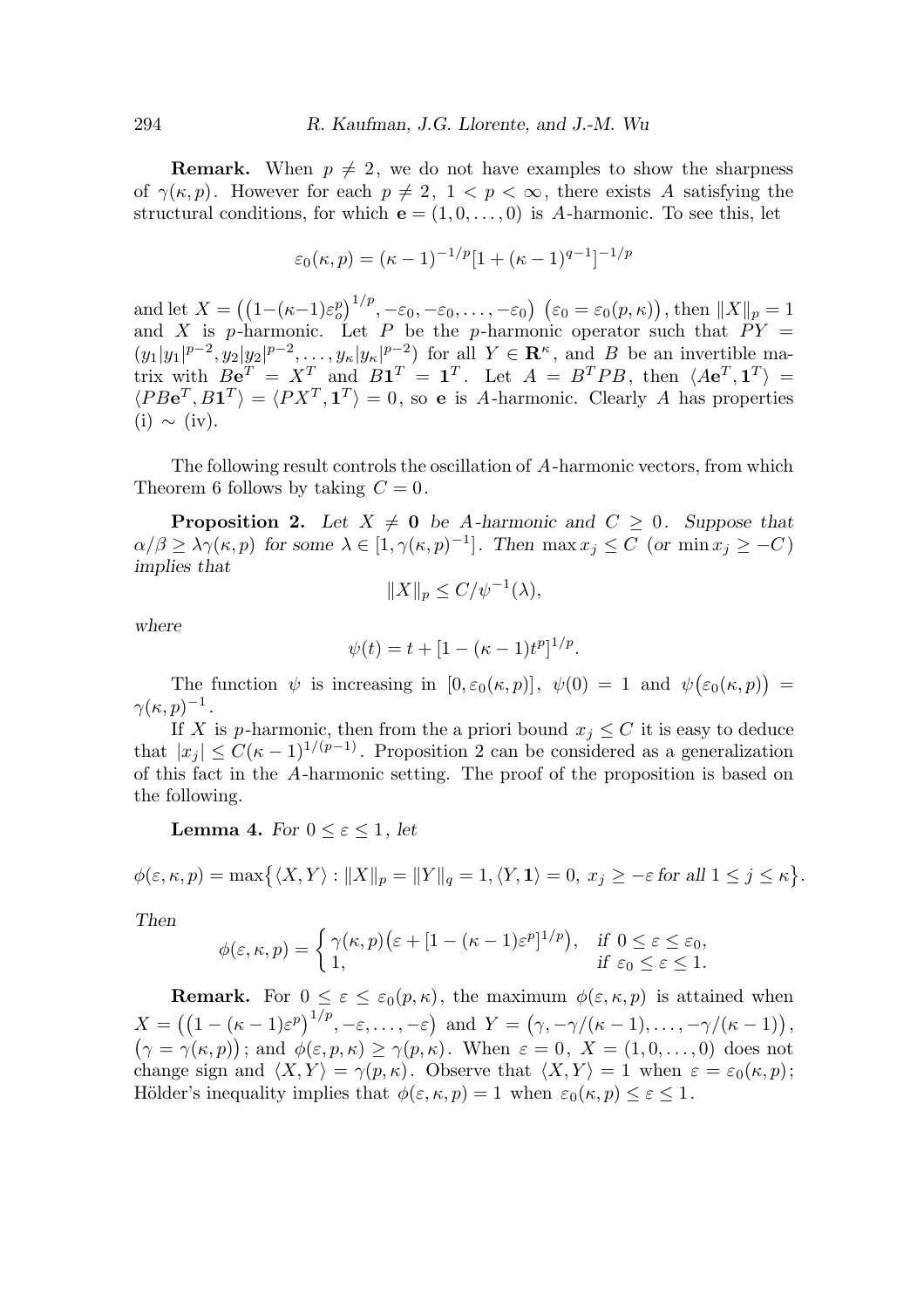Proof of Lemma 4. Assume as we may that  $0 \leq \varepsilon \leq \varepsilon_0(\kappa, p)$ . Before going to the proof, we need some preliminary computations. Suppose that  $X, Y \in \mathbb{R}^n$ , are normalized in the sense that  $||X||_p = ||Y||_q = 1$  and that  $\langle Y, \mathbf{1} \rangle = 0$ . Assume that  $y_1, \ldots, y_n \geq 0$  and  $y_{n+1}, \ldots, y_{\kappa} < 0$ , for some  $n, 1 \leq n \leq \kappa - 1$ . Then

$$
\sum_{j=1}^{n} y_j^q \le \left(\sum_{j=1}^{n} y_j\right)^q = \left(\sum_{j=n+1}^{\kappa} |y_j|\right)^q
$$
  
 
$$
\le (\kappa - 1)^{q-1} \sum_{j=n+1}^{\kappa} |y_j|^q = (\kappa - 1)^{q-1} \left(1 - \sum_{j=1}^{n} y_j^q\right),
$$

so

$$
\sum_{j=1}^{n} y_j^q \leq (\kappa - 1)^{q-1} [1 + (\kappa - 1)^{q-1}]^{-1},
$$

and, analogously,

$$
\sum_{j=n+1}^{\kappa} |y_j|^q \leq (\kappa - 1)^{q-1} [1 + (\kappa - 1)^{q-1}]^{-1},
$$

so

$$
\sum_{j=1}^{n} y_j^q \ge [1 + (\kappa - 1)^{q-1}]^{-1}.
$$

Now, assume that  $x_j \geq -\varepsilon$  for all j, and let  $J = \{j : n+1 \leq j \leq \kappa, -\varepsilon \leq x_j \leq 0\}$ . Then

$$
\langle X, Y \rangle \leq \sum_{j=1}^{n} x_j y_j + \sum_{j \in J} |x_j| |y_j|
$$
  
 
$$
\leq \left( \sum_{j=1}^{n} |x_j|^p \right)^{1/p} \left( \sum_{j=1}^{n} y_j^q \right)^{1/q} + \left( \sum_{j \in J} |x_j|^p \right)^{1/p} \left( 1 - \sum_{j=1}^{n} y_j^q \right)^{1/q}.
$$

Now set

$$
a = \sum_{j=1}^{n} |x_j|^p
$$
,  $b = \sum_{J} |x_j|^p$ ,  $c = \sum_{j=1}^{n} y_j^q$ .

Observe that, if  $b_1 = (\kappa - 1)\varepsilon^p$ ,  $c_1 = \gamma(\kappa, p)^q$ , then  $a, b, c \geq 0$ ,  $a + b \leq 1$ ,  $0 \leq b \leq b_1 \leq 1-c_1 \leq c \leq c_1 < 1$ , and  $\gamma(\kappa, p)\varepsilon + \gamma(\kappa, p)[1-(\kappa-1)\varepsilon^p]^{1/p} =$  $(1-b_1)^{1/p}c_1^{1/q}+b_1^{1/p}$  $\frac{1}{2}$  (1 – c<sub>1</sub>)<sup>1/q</sup>. The above considerations show that Lemma 4 is a consequence of the following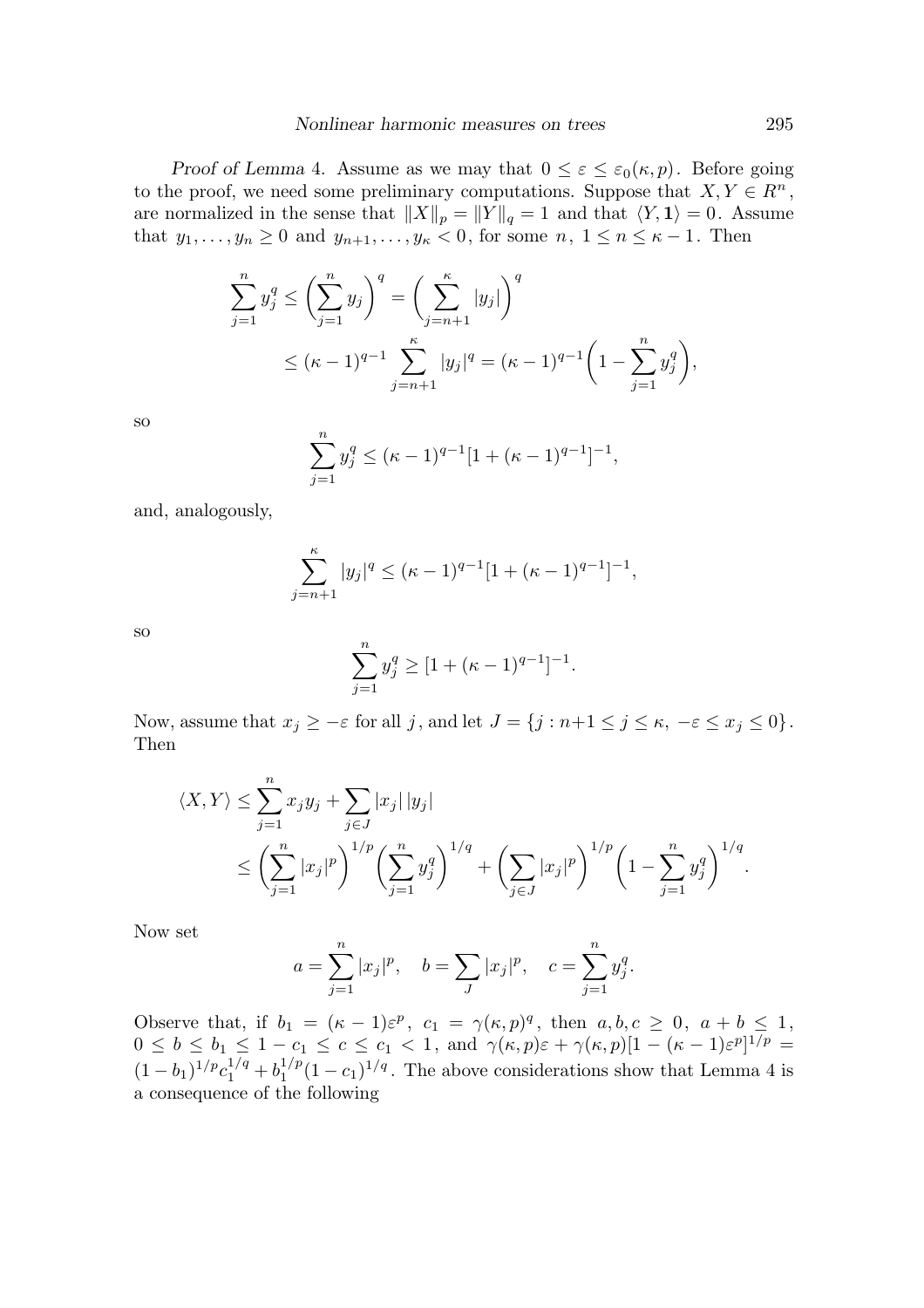**Lemma 5.** Let  $f(a, b, c) = a^{1/p}c^{1/q} + b^{1/p}(1-c)^{1/q}$  and suppose that  $0 \leq$  $b_1 \leq 1 - c_1 \leq c_1 < 1$ . Then

$$
\max \{ f(a, b, c) : a, b, c \ge 0, \ a + b \le 1, \ 0 \le b \le b_1, \ 1 - c_1 \le c \le c_1 \}
$$
  
=  $(1 - b_1)^{1/p} c_1^{1/q} + b_1^{1/p} (1 - c_1)^{1/q}.$ 

Proof. Note that f is increasing in a and in b, therefore at the maximum,  $a + b = 1$ . Let

$$
g(b,c) = (1-b)^{1/p}c^{1/q} + b^{1/p}(1-c)^{1/q},
$$

and claim that

$$
\max\big\{g(b,c): 0 \le b \le b_1, 1-c_1 \le c \le c_1\big\} = (1-b_1)^{1/p}c_1^{1/q} + b_1^{1/p}(1-c_1)^{1/q}.
$$

Fix  $c \in [1 - c_1, c_1]$ ; then  $g(b, c)$  is an increasing function of b over the interval  $[0, 1 - c]$ ; since  $b_1 \leq 1 - c_1 \leq c$ ,

$$
\max\{g(b,c): 0 \le b \le c_1\} = g(b_1, c).
$$

Again  $g(b_1, c)$  is an increasing function of c over the interval  $[0, 1 - b_1]$  and  $c_1 \leq$  $1 - b_1$ , we conclude that

$$
\max\{g(b_1,c): 1-c_1 \le c \le c_1\} = g(b_1,c_1).
$$

This verifies the claim and the lemma.

Proof of Proposition 2. Assume that  $\alpha/\beta = \lambda \gamma(\kappa, p)$  with  $1 \leq \lambda \leq \gamma(\kappa, p)^{-1}$ . Let X be a nonzero A-harmonic vector,  $X' = X/||X||_p$  and  $Y = AX/||AX||_q$ , then  $X'$  is also A-harmonic and

$$
||X'||_p = ||Y||_q = 1, \qquad \langle X', Y \rangle \ge \alpha/\beta.
$$

Suppose now that  $\max x_j \leq C$  and let  $\varepsilon = C / ||X||_p$ . We can assume that  $\varepsilon \leq \varepsilon_0(\kappa, p)$ . Then Lemma 4, applied to X' and Y, gives

$$
\lambda \gamma(\kappa, p) \leq \langle X', Y \rangle \leq \gamma(\kappa, p)\varepsilon + \gamma(\kappa, p)[1 - (\kappa - 1)\varepsilon^p]^{1/p},
$$

so  $\varepsilon = C / ||X||_p \ge \psi^{-1}(\lambda)$  and Proposition 2 follows.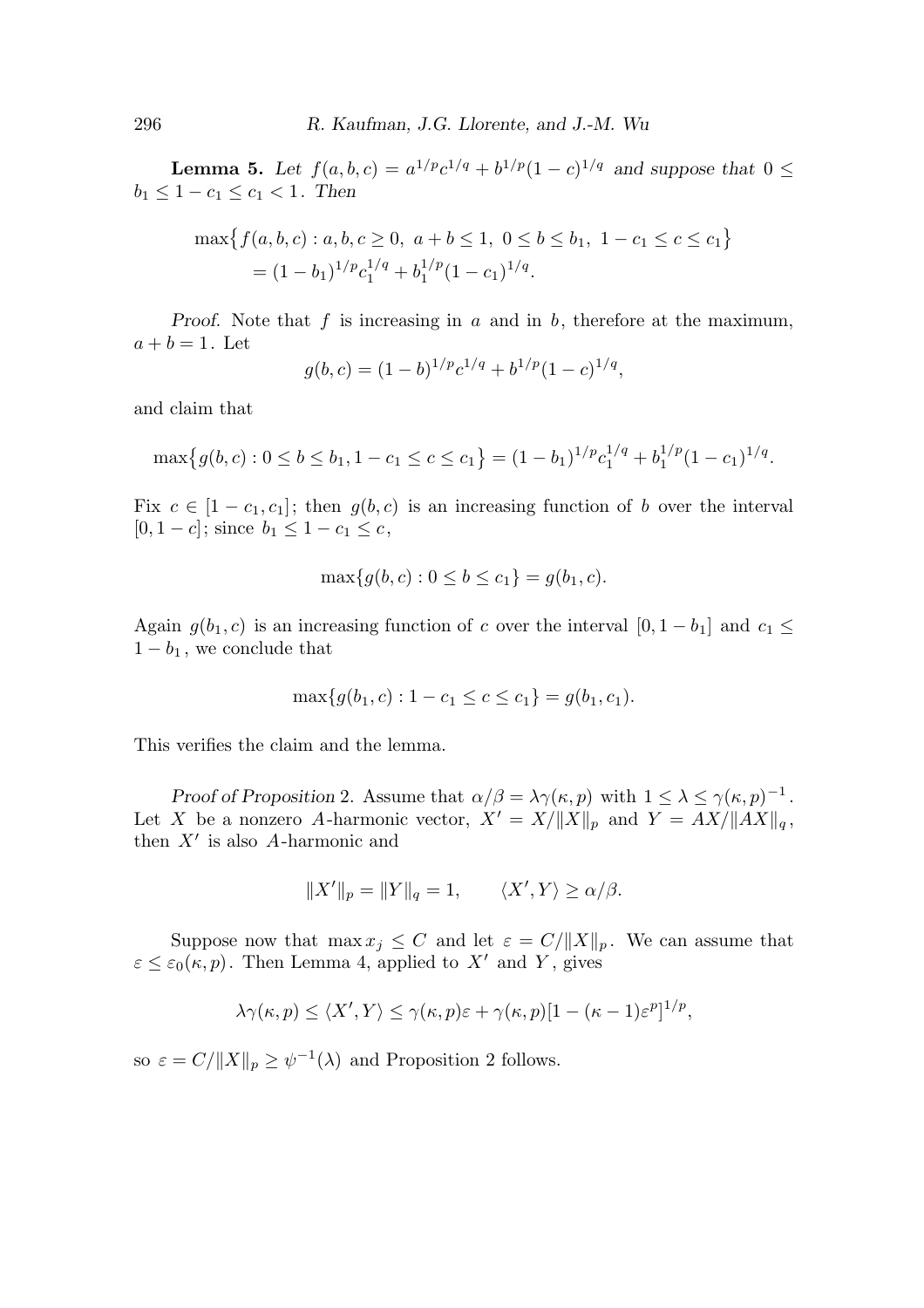## 6. Ellipticity and the critical dimension

Fix p, q and let A be a monotone operator on  $\mathbb{R}^k$  and  $\alpha, \beta$  the constants in (i) and (ii). Assume from now on that  $\alpha/\beta > \gamma(\kappa, p)$ ; then  $F_A$  has properties (i) ~ (iv) of the averaging operators, and  $m(\kappa, A) \stackrel{\text{def}}{=} m(\kappa, F_A) = \min\{\Sigma e^{x_j} : X \text{ is }$ A-harmonic and  $d(\kappa, A) = \log m(\kappa, A)/\log \kappa$  are attained.

We shall compare the critical dimension  $d(\kappa, A)$  with the critical dimension  $d(\kappa, p)$  when the ratio  $\alpha/\beta$  of the ellipticity constants is close to 1. The estimates obtained are not sharp but are enough to show that if  $\alpha/\beta$  tends to 1, then  $d(\kappa, A)$ tends to  $d(\kappa, p)$  uniformly in A.

**Theorem 7.** Fix p, q and A as above, and assume that  $\alpha/\beta = \lambda \gamma(p, \kappa)$  for some  $\lambda \in (1, \gamma^{-1}(p, \kappa))$ . Then

$$
\exp\{-M(p, 1 - \alpha/\beta) \log \kappa/\psi^{-1}(\lambda)\} \le m(\kappa, A)/m(\kappa, p)
$$
  

$$
\le \exp\{M(p, 1 - \alpha/\beta) \log \kappa/\varepsilon_0(\kappa, p)\}
$$

where

$$
M(p,\delta) = \begin{cases} \delta^{1/p}(p^{1/p}+1), & \text{if } p \ge 2 \text{ and } 0 \le \delta \le \frac{q}{2p}, \\ \delta^{1/2}\left(\left(\frac{2q}{p}\right)^{1/2}+1\right), & \text{if } 1 < p < 2 \text{ and } 0 \le \delta \le \frac{p}{2q}, \\ 2, & \text{if } \delta > \min\left\{\frac{p}{2q}, \frac{q}{2p}\right\}. \end{cases}
$$

**Corollary.** Under the assumptions above,  $d(\kappa, A) \to d(\kappa, p)$  uniformly in A as  $\alpha/\beta \uparrow 1$ .

To prove Theorem 7, we associate to any A-harmonic vector  $X$  a p-harmonic vector  $Z$  (and conversely) in such a way that each  $z_j$  is close to  $x_j$  as soon as the ratio  $\alpha/\beta$  is close to 1; we look at the "near equality" case in the arithmeticgeometric inequality and compare  $\Sigma e^{x_j}$  with  $\Sigma e^{z_j}$ .

Suppose that  $0 \leq x, z \leq 1$ . Then by the arithmetic-geometric inequality,

$$
\frac{x^p}{p} + \frac{z^p}{q} - x z^{p-1} \ge 0
$$

with equality if and only if  $x = z$ . The following two lemmas give estimates on  $|x-z|$  and  $x+z$  in the "near equality" situation.

**Lemma 6.** Let  $0 \le \delta \le 1$  and

$$
M^+(p,\delta) = \max\bigg\{|x-z| : 0 \le x, z \le 1, \ \frac{x^p}{p} + \frac{z^p}{q} - x z^{p-1} = \delta\bigg\}.
$$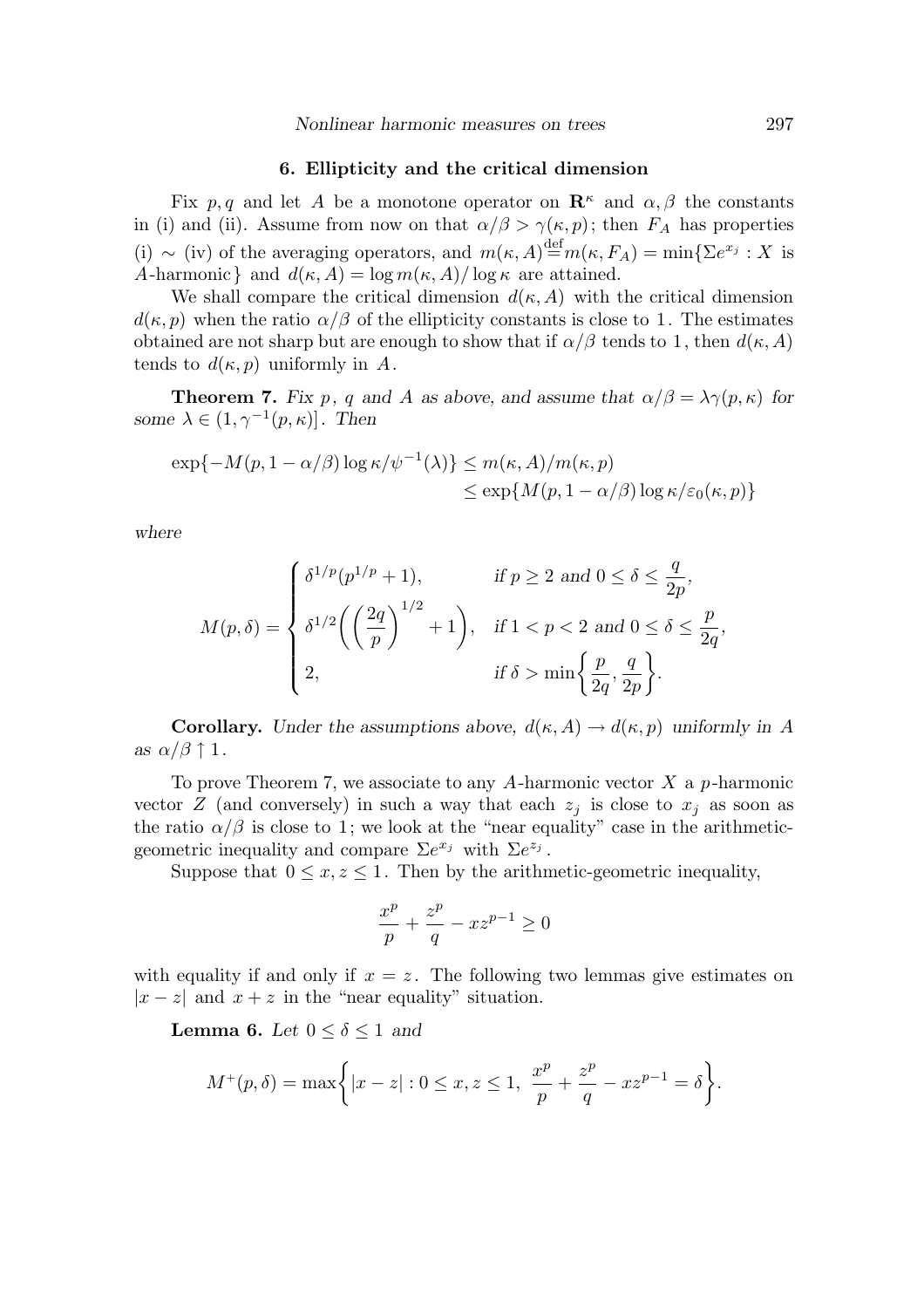Then

$$
M^+(p,\delta) \le \begin{cases} (\delta p)^{1/p}, & \text{when } p \ge 2, \\ \left(\frac{2\delta q}{p}\right)^{1/2}, & \text{when } 1 < p < 2. \end{cases}
$$

**Lemma 7.** Let  $0 \le \delta \le 1$  and

$$
M^{-}(p,\delta) = \max\bigg\{x+z: 0 \le x, z \le 1, \frac{x^p}{p} + \frac{z^p}{q} + xz^{p-1} = \delta\bigg\}.
$$

Then

$$
M^-(p,\delta) \le \delta^{1/p}(\max\{p^{1/p},q^{1/p}\}+1).
$$

Proof of Lemma 6. Case 1:  $p \geq 2$ . Suppose that  $z \leq x = z + h$ . By differentiation on  $h$ , it follows that

$$
\frac{(z+h)^p}{p} + \frac{z^p}{q} - (z+h)z^{p-1} \ge \frac{h^p}{p}.
$$

If  $x \leq z = x + h$ , then also by differentiation we get

$$
\frac{x^{p}}{p} + \frac{(x+h)^{p}}{q} - x(x+h)^{p-1} \ge \frac{h^{p}}{q} \ge \frac{h^{p}}{p},
$$

so

$$
\frac{x^p}{p} + \frac{z^p}{q} - x z^{p-1} \ge \frac{|x-z|^p}{p}.
$$

Case 2:  $1 < p < 2$ . Also by differentiation we get now that

$$
\frac{x^p}{p} + \frac{z^p}{q} - x z^{p-1} \ge \frac{p-1}{2} (x - z)^2
$$

which proves the lemma.

Proof of Lemma 7. If  $x \geq z$ , then  $z^p \leq xz^{p-1} \leq \delta$  and  $x \leq (\delta p)^{1/p}$  so,  $x + z \leq z$  $(\delta)^{1/p}(1+p^{1/p})$ . Analogously, if  $z \geq x$ , we get  $x+z \leq \delta^{1/p}(1+q^{1/p})$  and therefore

$$
M^-(p,\delta) \le \delta^{1/p}(\max\{p^{1/p},q^{1/p}\}+1).
$$

**Lemma 8.** Let X and Y be vectors in  $\mathbb{R}^k$  which satisfy  $||X||_p = ||Y||_q = 1$ ,  $\langle Y, 1 \rangle = 0$  and  $\langle X, Y \rangle \ge 1 - \delta$  for some  $\delta \in [0, 1]$ . Let  $Z \in \mathbf{R}^{\kappa}$  be chosen so that  $y_j = z_j |z_j|^{p-2}$  for  $1 \leq j \leq \kappa$ . Then  $\max |x_j - z_j| \leq M(p,\delta)$ , where M is the function in the statement of Theorem 7.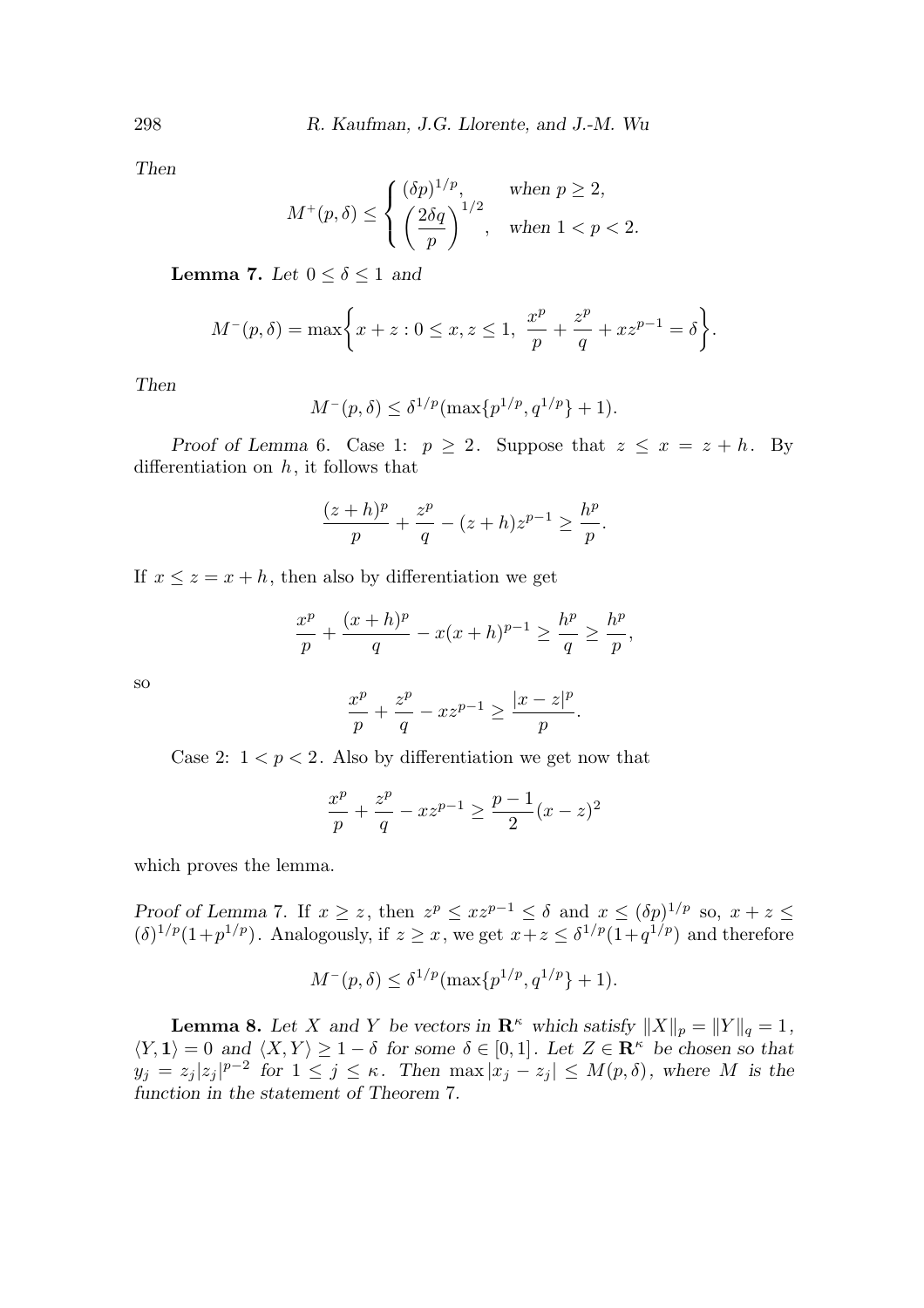Proof. Observe that  $Z$  is a p-harmonic vector and that

$$
||Z||_p = 1,
$$
  $1 - \delta \le \sum x_j z_j |z_j|^{p-2} \le 1.$ 

Suppose for now that  $0 \le \delta \le \min\{p/2q, q/2p\}$  and let  $J^+ = \{j : x_j z_j > 0\}$  and  $J^{-} = \{1, 2, \ldots, \kappa\} \backslash J^{+}$ . Suppose  $i \in J^{+}$ , then

$$
1 - \delta \le \langle X, Y \rangle \le \sum_{J^+} |x_j| |z_j|^{p-1} \le |x_i| |z_i|^{p-1} + \sum_{J^+ \setminus \{i\}} \left( \frac{|x_j|^p}{p} + \frac{|z_j|^p}{q} \right) \le |x_i| |z_i|^{p-1} + \frac{1 - |x_i|^p}{p} + \frac{1 - |z_i|^p}{q},
$$

so

$$
\frac{|x_i|^p}{p} + \frac{|z_i|^p}{q} - |x_i| \, |z_i|^{p-1} \le \delta;
$$

and  $|x_i - z_i| \leq M^+(p, \delta)$ . On the other hand, if  $i \in J^-$ , then the same argument shows that

$$
\frac{|x_i|^p}{p} + \frac{|z_i|^p}{q} + |x_i| \, |z_i|^{p-1} \le \delta
$$

and that  $|x_i - z_i| = |x_i| + |z_i| \le M^-(p, \delta)$ . The lemma follows from the estimates of  $M^+$  and  $M^-$  in Lemmas 6 and 7.

Proof of Theorem 7. Let X be a nonzero A-harmonic vector and set  $X' =$  $X/\|X\|_p$  and  $Y' = AX/\|AX\|_q$ . Choose  $Z' \in \mathbb{R}^\kappa$  so that  $y_j = z'_j |z'_j|^{p-2}$  for all j, and define  $Z = \|X\|_p Z'$ . We apply Lemma 8 to  $X'$ ,  $Z'$ ,  $\delta = 1 - \alpha/\beta$  to get

$$
\max |x_j'-z_j'| \le M(p, 1-\alpha/\beta),
$$

so

$$
\max |x_j - z_j| \le M(p, 1 - \alpha/\beta) \|X\|_p;
$$

consequently

$$
\exp\{-M(p,1-\alpha/\beta)\|X\|_p\} \le \Sigma e^{x_j}/\Sigma e^{z_j} \le \exp\{M(p,1-\alpha/\beta)\|X\|_p\}.
$$

Suppose now that  $\alpha/\beta = \lambda \gamma(\kappa, p)$  and that X is an extremal vector for  $m(\kappa, A)$ . Since **0** is also A-harmonic, we must have  $\sum e^{x_j} \leq \kappa$  and  $\max x_j \leq \log \kappa$ . Apply Proposition 2 to the extremal vector X, we obtain  $||X||_p \leq \log \kappa / \psi^{-1}(\lambda)$ . Therefore

$$
\exp\{-M(p, 1-\alpha/\beta)\log \kappa/\psi^{-1}(\lambda)\} \le m(\kappa, A)/m(\kappa, p).
$$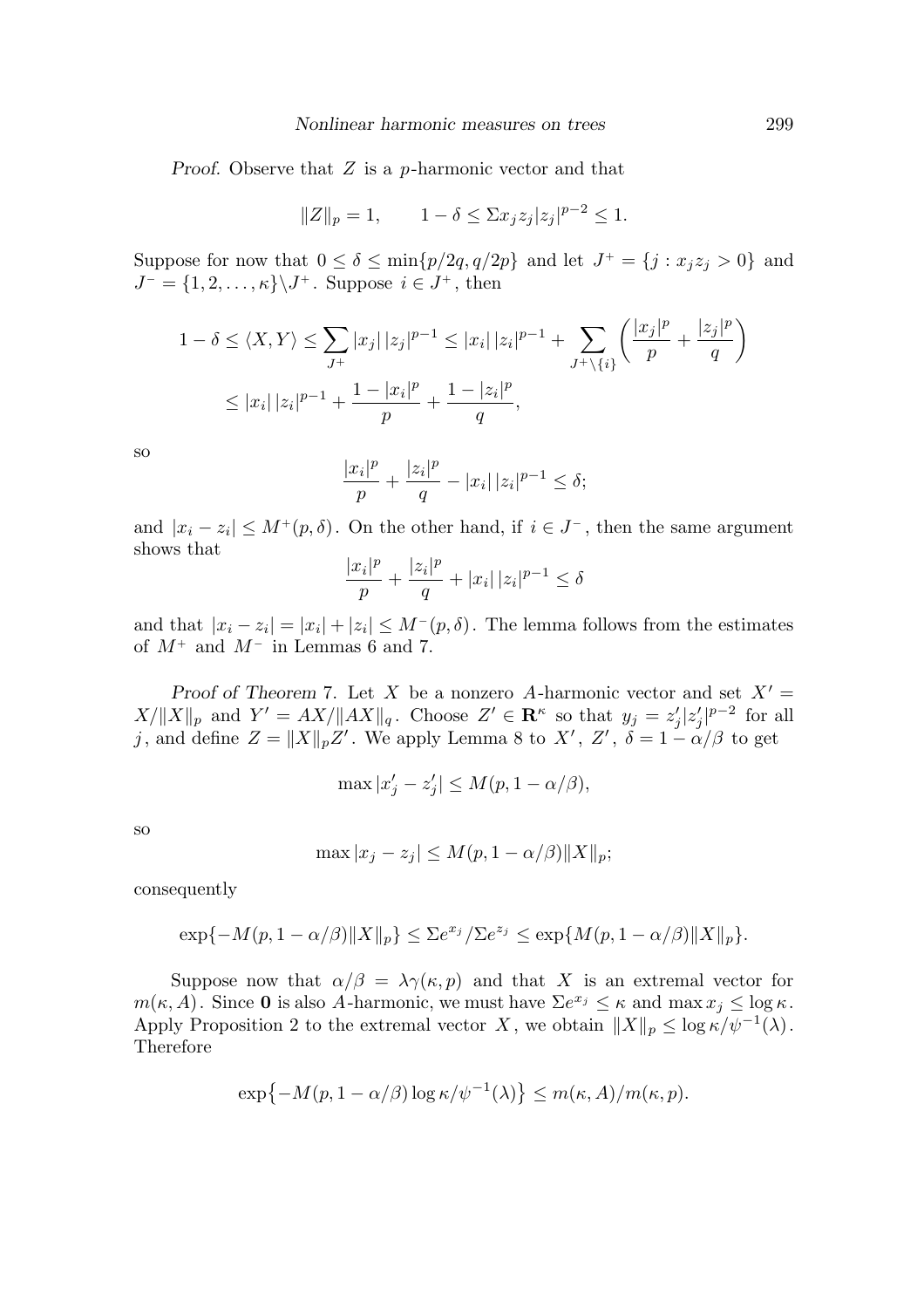To reverse the argument, we need some topological properties of the mapping  $A$ . First observe that by the monotonicity (iii),  $A$  is one to one; and by the homogeneity (iv), the mapping

$$
BX = AX/\|AX\|_q
$$

is also one to one from  $S_p = \{X : ||X||_p = 1\}$  to  $S_q = \{Y : ||Y||_q = 1\}$ . As a consequence of Borsuk's Antipodal Theorem [Du, Chapter 16], this implies that  $B$  is also surjective, and again from homogeneity, it follows that  $A$  is surjective too.

Now choose a p-harmonic vector Z, extremal for  $m(\kappa, p)$  and define Y by letting  $y_j = z_j |z_j|^{p-2} / ||Z||_p^{p-1}$  for  $1 \le j \le \kappa$ . Then  $||Y||_q = 1$  and  $\langle Y, \mathbf{1} \rangle = 0$ . Choose X' with  $||X'||_p = 1$  such that  $BX' = Y$  and set  $X = ||Z||_pX'$ . Then  $Y = AX/||AX||_q$ . Apply Proposition 2 to the p-harmonic case (where  $\alpha = \beta = 1$ ), we get  $||X||_p = ||Z||_p \leq \log \kappa / \varepsilon_0(\kappa, p)$ ; therefore

$$
m(\kappa, A)/m(\kappa, p) \le \exp\big\{M(p, 1-\alpha/\beta)\log \kappa/\varepsilon_0(\kappa, p)\big\}.
$$

This completes the proof of Theorem 7.

## 7. 1-Laplacian and ∞-Laplacian

Suppose we consider 1-Laplacian  $\Delta_1$  as the limit of  $\Delta_p$  when  $p \to 1^+$ , and define  $F_1(X) = t$  when

$$
\lim_{p \to 1^+} \sum_j (x_j - t) |x_j - t|^{p-2} = 0;
$$

we note immediately that this definition leads to confusion even in the simple situations, e.g.  $F_1(1, 2, 3)$  and  $F_1(1, 1, 3)$ .

Therefore we define  $F_1(X)$  through minimizing 1-Dirichlet sums. Given a vector  $X \in \mathbb{R}^k$ , the possible values of the average  $F_1(X)$  are the numbers  $x = t$ that minimize the sum  $\sum_{j=1}^{\kappa} |x_j - x|$  over all  $x \in \mathbb{R}^1$ .

Suppose that t is the unique minimizer, and let  $n^+, n^0, n^-$  be the number of  $x_j$ 's that are greater than, equal to, or less than t, respectively. Then, necessarily,  $n^{-}+n^{0} > n^{+}$  and  $n^{+}+n^{0} > n^{-}$ , or simply  $n^{0} > |n^{+}-n^{-}|$ ; this is also a sufficient condition that t be the sole minimizer. In this case, define  $F_1(X) = t$ .

If there is more than one minimizer, then the minimizers occupy an interval [a, b], whose endpoints are among the  $x_j$ 's. This occurs if and only if  $\kappa$  is even and there are exactly  $\frac{1}{2}\kappa$  terms  $x_j \geq b$ ,  $\frac{1}{2}$  $\frac{1}{2}\kappa$  terms  $x_j \leq a$ . We then define  $F_1(X) = \frac{1}{2}$  $rac{1}{2}(a + b)$ .

The operator  $F_1$  has properties (i) ~ (iii) for the averaging operators. Since  $F_1(x, 0, 0, \ldots, 0) = 0$  for any  $(x, 0, \ldots, 0) \in \mathbb{R}^{\kappa}$  when  $\kappa \geq 3$ ,  $F_1$  lacks the strong maximum principle.

We say X is a 1-harmonic vector if  $F_1(X) = 0$ .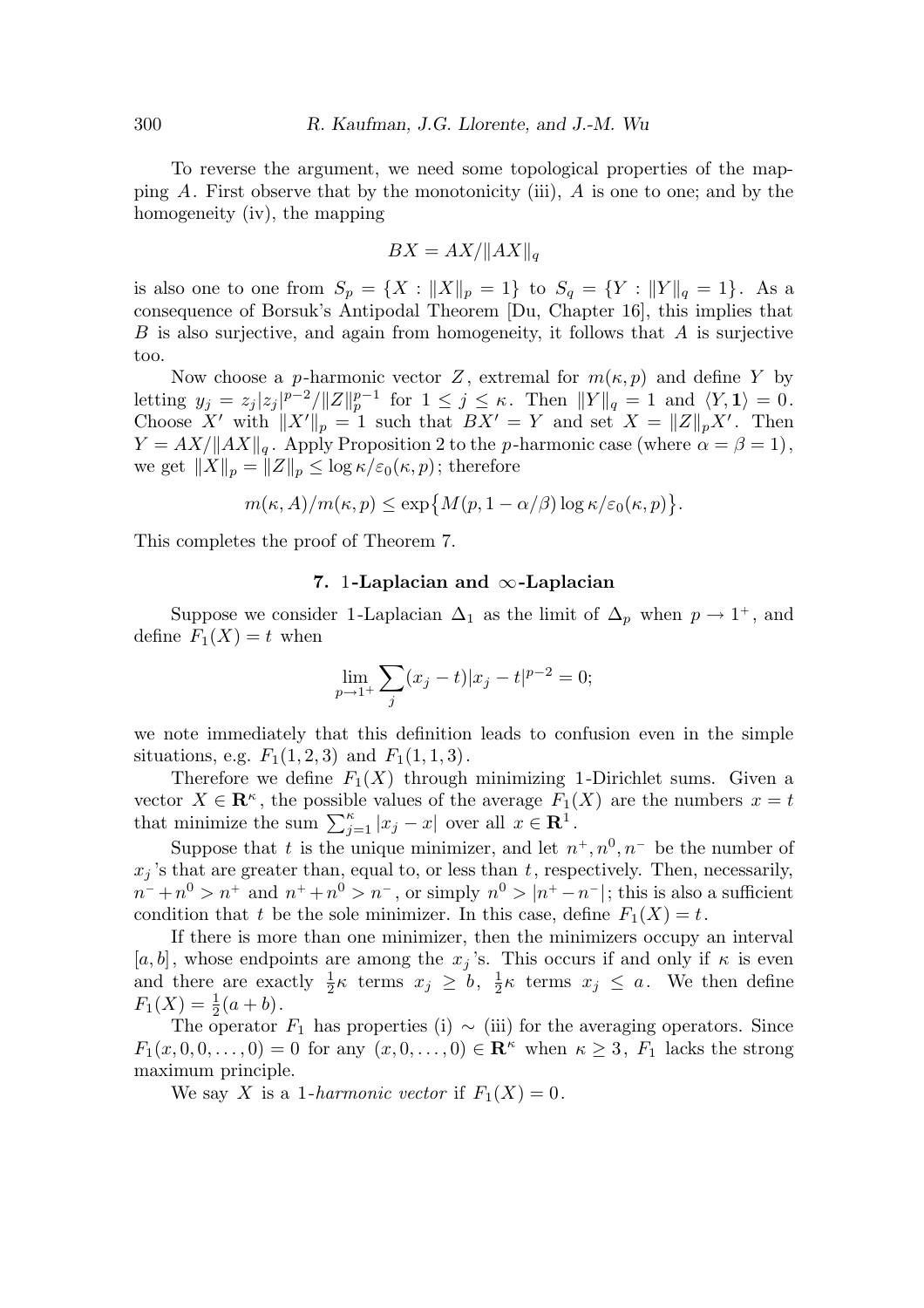**Proposition 3.** Let  $m(\kappa, 1) = \inf \{ \sum e^{x_i} : X \text{ is } 1\text{-harmonic} \}$  and  $d(\kappa, 1) =$  $\log m(\kappa, 1)/\log \kappa$ . Then  $m(\kappa, 1) = \left[\frac{1}{2}\right]$  $\frac{1}{2}\kappa$  + 1 and  $d(\kappa, 1) = \log\left(\left[\frac{1}{2}\kappa\right] + 1\right) / \log \kappa$ .

In finding the infimum, we make the negative coordinates tend to  $-\infty$ ; the infimum is not attained when  $\kappa \geq 3$ .

Proof. Let  $X$  be 1-harmonic. In the case that 0 is the sole minimizer, we saw that  $n^+ + n^0 > n^-$ . If  $\kappa$  is even, then  $n^+ + n^0 \geq 1 + \frac{1}{2}$  $\frac{1}{2}\kappa$  and  $\sum e^{x_i} \geq 1 + \frac{1}{2}$  $rac{1}{2}\kappa$ . Choosing X with  $n^0 = 1 + \frac{1}{2}$  $\frac{1}{2}\kappa, n^- = -1 + \frac{1}{2}$  $\frac{1}{2}\kappa$  and  $n^+=0$ , we see that the infimum in this special case is  $1+\frac{1}{2}$  $\frac{1}{2}\kappa$ . Next if  $\kappa$  is odd, we have  $n^+ + n^0 \geq \frac{1}{2}$  $rac{1}{2}(\kappa+1)$  and  $\sum e^{x_j} \geq \frac{1}{2}$  $\frac{1}{2}(\kappa+1)$ ; choosing vectors X with  $n^0 = \frac{1}{2}$  $\frac{1}{2}(\kappa+1), n^{-} = \frac{1}{2}$  $\frac{1}{2}(\kappa-1)$  and  $n^+ = 0$ , we see that the infimum is  $\frac{1}{2}(\kappa + 1)$  in this special case.

In the second case, there is a pair of  $x_j$ 's equal to  $a > 0$  and  $-a < 0$ , and there are in addition exactly  $\frac{1}{2}(\kappa-2)$  positive  $x_i$ 's. Since  $e^a + e^{-a} \geq 2$ ,  $\sum e^{x_j} \geq 2 + \frac{1}{2}$  $\frac{1}{2}(\kappa-2)=1+\frac{1}{2}$  $\frac{1}{2}\kappa$ . And the infimum of  $\Sigma e^{x_j}$  in the second case is  $1 + \frac{1}{2}$  $rac{1}{2}\kappa$ .

**Remark.** Alternative definitions of  $F_1(X)$  in the case there is more than one minimizer will give different values of  $m(\kappa, 1)$  and  $d(\kappa, 1)$ .

As for the  $\infty$ -Laplacian, first we regard  $\Delta_{\infty}$  as the limit of  $\Delta_p$  when  $p \to \infty$ , and define  $F_{\infty}(X) = t$  provided that

$$
\lim_{p \to \infty} \sum_{j} (x_j - t) |x_j - t|^{p-2} = 0.
$$

This definition leads to problems when the number of coordinates equal to  $\max x_i$ is not the same as the number of coordinates equal to  $\min x_i$ .

Therefore we define  $F_{\infty}(X) = t$  if t is the minimizer for  $\max_i |x_i - x|$  over all  $x$ . It is easy to see that

$$
F_{\infty}(X) = \frac{1}{2}(\max x_j + \min x_j).
$$

Clearly  $F_{\infty}$  has all properties (i) ~ (iv) for averaging operators. However  $F_{\infty}$ is not strictly increasing with respect to each variable, because  $F(1, -1, 0, \ldots, 0) =$  $F(1, -1, -1, \ldots, -1) = 0$  when  $\kappa \geq 3$ .

We say X is  $\infty$ -harmonic if  $F_{\infty}(X) = 0$ . Simple calculations give the following.

**Proposition 4.** Let  $m(\kappa, \infty) = \min\{\sum e^{x_i} : X \text{ is } \infty\text{-}harmonic\}$  and

$$
d(\kappa,\infty)=\log m(\kappa,\infty)/\log\kappa.
$$

Then the minimum  $m(\kappa,\infty)$  is attained at

$$
\big(\frac{1}{2}\log(\kappa-1),-\frac{1}{2}\log(\kappa-1),\ldots,-\frac{1}{2}\log(\kappa-1)\big)
$$

with value  $2\sqrt{\kappa-1}$ ; and  $d(\kappa,\infty) = \log(2\sqrt{\kappa-1})/\log \kappa$ .